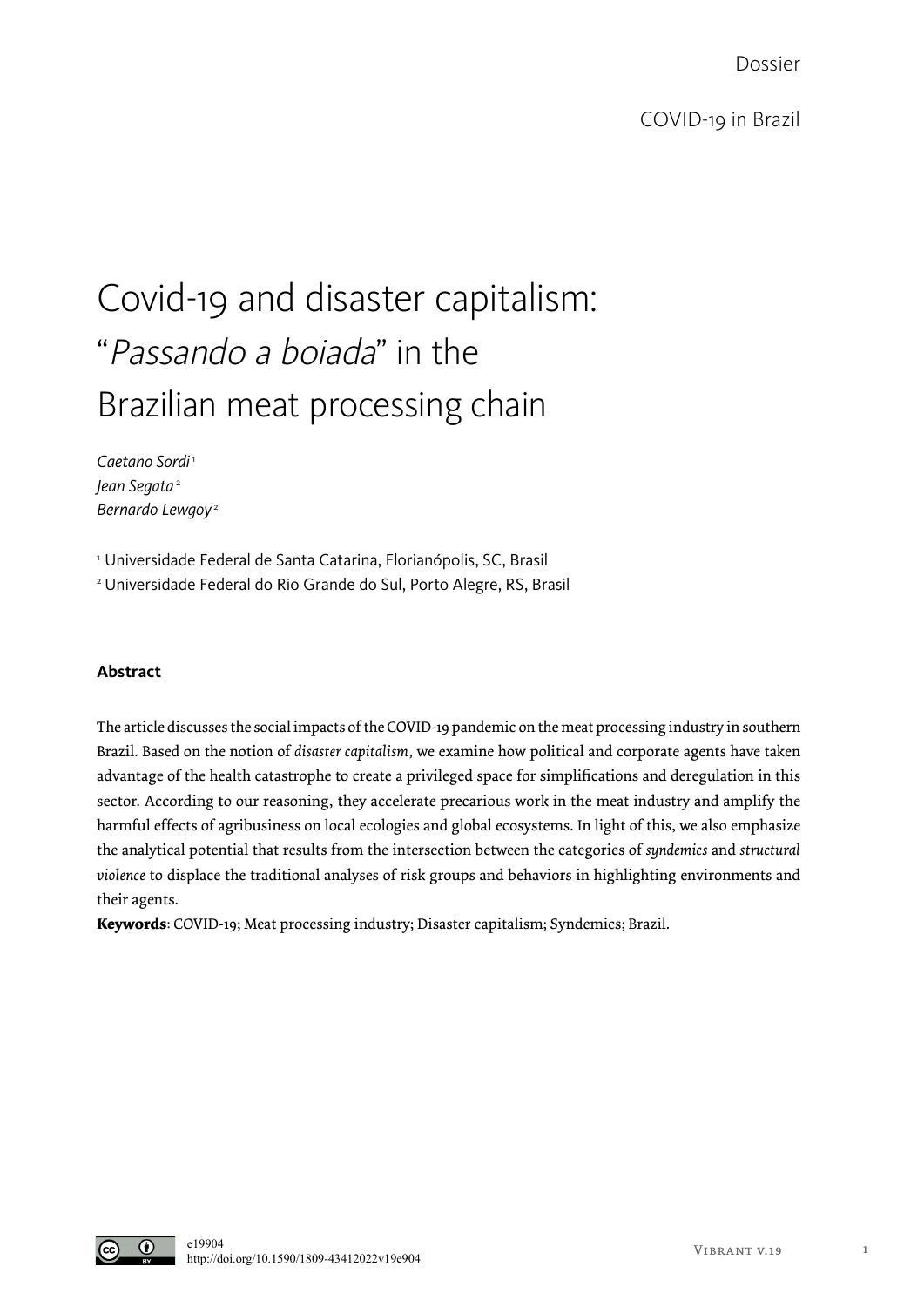# A Covid-19 e o capitalismo de desastre: "Passando a boiada" na indústria de processamento de carne no Brasil

### **Resumo**

O trabalho discute os impactos sociais da pandemia de Covid-19 na indústria de processamento de carne no sul do Brasil. A partir da noção de *capitalismo de desastre*, examinaremos o modo como agentes políticos e corporativos têm tirado proveito da catástrofe sanitária para constituição de um espaço privilegiado para simplificações e desregulamentações neste setor. Em nosso argumento, elas aceleram a precarização do trabalho na indústria da carne e amplificam os efeitos nefastos do agronegócio sobre as ecologias locais e os ecossistemas globais. Face a isto, destacaremos ainda o potencial analítico que resulta da intersecção entre as categorias de *sindemia* e *violência estrutural*, como forma de deslocar as tradicionais análises de grupos e de comportamentos de risco para colocar em relevo os seus ambientes e os seus agentes.

**Palavras-chave**: Covid-19; Indústria de processamento de carne; Capitalismo de desastre; Sindemia; Brasil.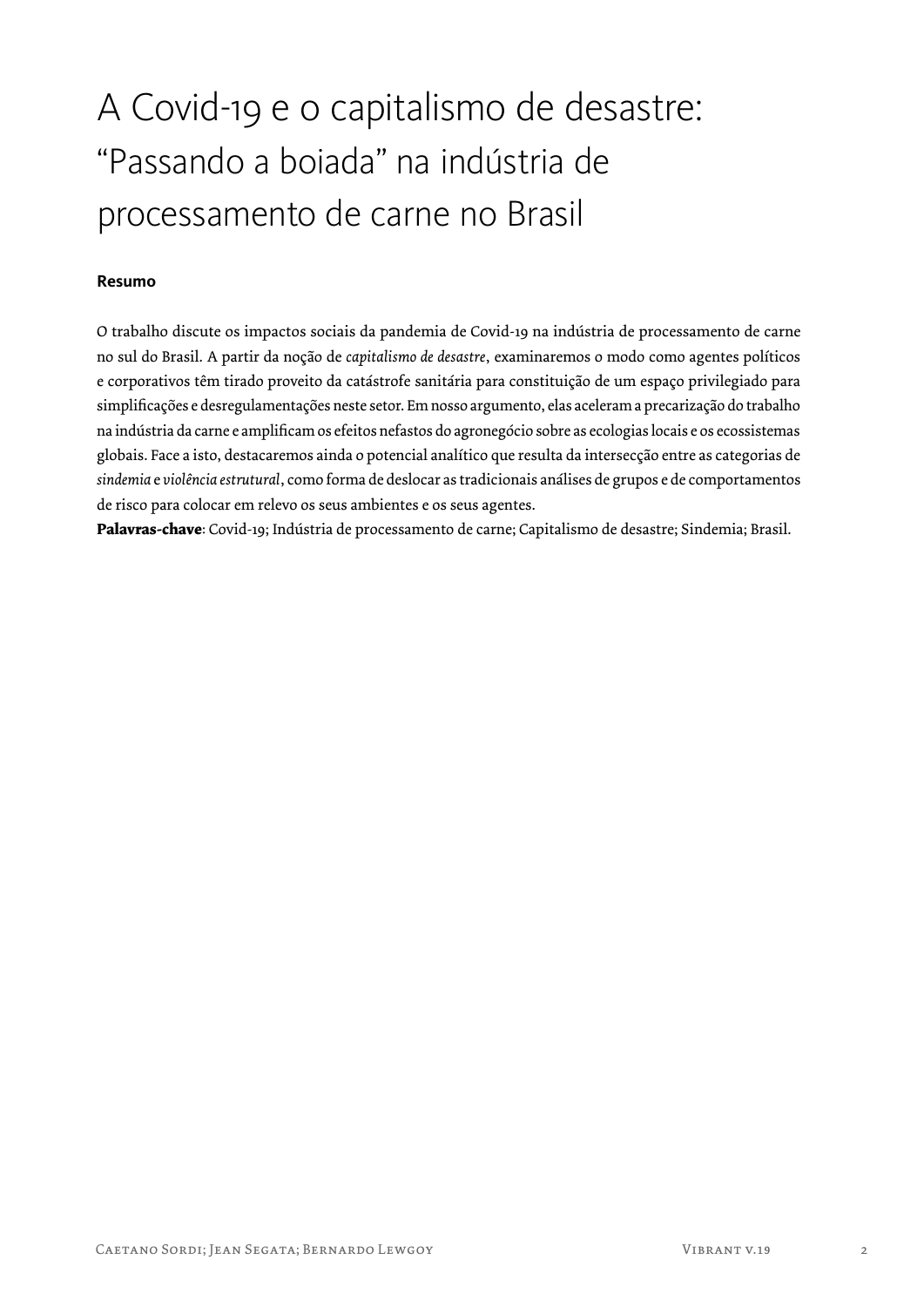# Covid-19 and disaster capitalism: "Passando a boiada" in the Brazilian meat processing chain

*Caetano Sordi Jean Segata Bernardo Lewgoy*

The recording of a ministerial meeting made public in May 2020 exposed the intricacies of the destructive policy underway in Brazil, led by agents of the federal government.<sup>1</sup> In an emblematic scene, the then Minister of the Environment, Ricardo Salles, praised the opportunity to "pass the infra-legal reforms of deregulation" and "simplification," which "the whole world demands," while the press turned its attention to pandemic. In his words:

So, to do this we need to make an effort here while we are in this moment of tranquility in terms of press coverage, because they're only talking about COVID, and *get on with "passando a boiada" and changing all the regulations and simplifying norms*. From IPHAN, from the Ministry of Agriculture, from the Ministry of Environment, from the Ministry of This, from the Ministry of That. Now *it's time to join forces to push through simplification*, it's regulation that we need, in all aspects (Salles, 2020: 19-29, emphasis added).

The expression "*passando a boiada*" [pushing through further deregulation]2 – evoked by the minister in the form of facilitating a deregulation project that tends to favor corporations over populations in the midst of a global health catastrophe – echoes the operational complex of *disaster capitalism*. This concept, put forward by Naomi Klein (2008), concerns the way in which contemporary capitalism uses self-engendered crises as opportunities for its facilitation and expansion. In its soft form, disaster capitalism offers corporate solutions to systemic risks, such as carbon credit markets to mitigate the effects of global warming or actuarial interests, which valorize life in the face of imminent health crises (Fletcher, 2012; Lakoff, 2017), while in its hard form, it manifests as that which Klein (2008) calls the "shock doctrine." This concerns exploiting crises and disruptive events to implement otherwise unpopular measures, drawing on the context of chaos and disorientation in which citizens are immersed. In this respect, the doctrine represents the most advanced chapter of the *neoliberal offensive* against structures that aim to protect society from the satanic mill of absolute free competition, such as labor, environmental and tax regulations (Polanyi, 1985).<sup>3</sup>

<sup>1</sup> The ministerial meeting took place on April 22, 2020, and the recording was made public on May 22 of the same year by a Supreme Federal Court ruling (Brasil 2020a). At the time, it became the center of attention due to the resignation of then Minister of Justice and Public Security, Sérgio Moro, on April 24, 2020. At the press conference where he announced his departure from the government, the former judge stated that the reason for his decision could be found in this material – namely, that he had been pressured by the president to make changes in the command of the Federal Police – which is why the release of the recording's content was subject to the remit of the law. See more in: "*Sergio Moro acusa Bolsonaro…*" [Sergio Moro accuses Bolsonaro…], 2020; "*Exministro Sérgio Moro…*" [Former Minister Sérgio Moro…], 2020 and "*Celso de Mello retira sigilo de vídeo…*" [Celso de Mello removes confidentiality of video…], 2020. However, besides being the alleged reasons for Moro's departure from the government, the recording showed a frank debate in which several ministers were outspoken concerning projects and criticisms that openly confronted the constitutionality of a democratic rule of law. The discourse of Minister Ricardo Salles forges an example of this. See "*Ministro do Meio Ambiente*" [Minister of the Environment], 2020.

<sup>2</sup> Though the idiom is translated here as "pushing through further deregulation," its literal expression in Brazil means "setting the cattle loose" – a metaphor about enabling the breaking of rules that alludes to opening gates that let animals escape from a farm.

<sup>3</sup> As Chamayou (2018) well notes, since the 1970s, this counteroffensive has gained discursive characters increasingly anchored in strategic-military logic. Thus, in parallel with Boltanski and Chiapello's "new spirit of capitalism" (2009), on flexibility and entrepreneurship, a normativity of war, attack and defense is in force - "a new front on which to mobilize" (Chamayou 2018: 26).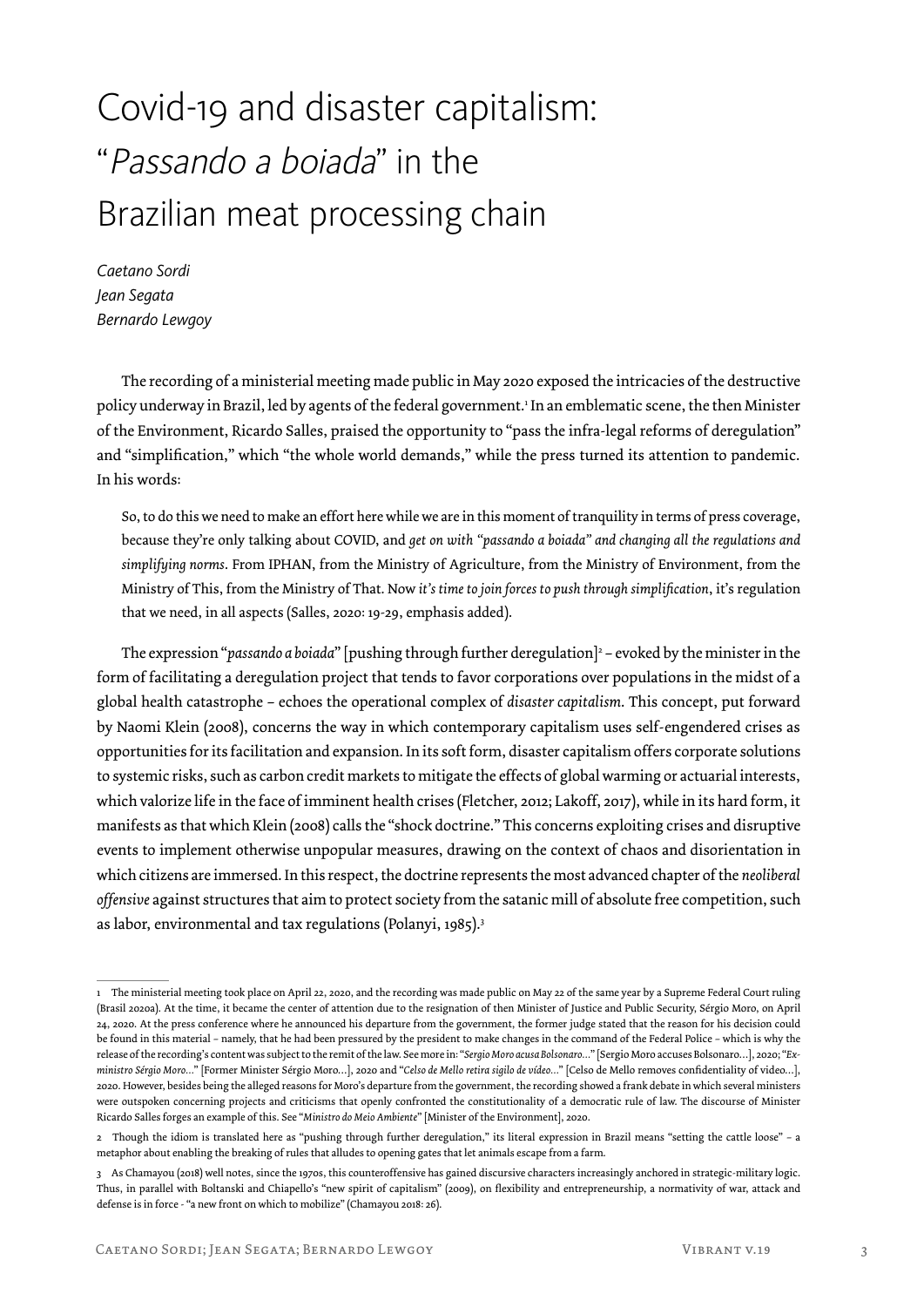Following the idea of *disaster capitalism*, we begin to ask ourselves how "simplification" (often translated by the word flexibilization) and "infra-legal reforms" – so valued by Ricardo Salles at the ministerial meeting – have increased the vulnerability of certain populations during the pandemic.4 To highlight the pertinence of the issue, we analyze the situation of the meat processing industry in southern Brazil. Here, it is understood as one of the sectors where "*a boiada está passando*" [the cattle are being set loose; deregulation is ongoing]. This process has taken advantage of the pandemic to constitute a privileged space for deregulation that further accelerates the precariousness of work in this sector.

Accidents and occupational illnesses have already provided strong evidence of the unhealthy conditions in the meat processing industry, but the high COVID-19 rates among the workers show how much the meat chain favors the circulation of, exposure to, and contamination by the virus. On a broader plane, the very emergence of new pathogens comes into play in this field, considering the disastrous effects of agribusiness on local ecologies and global ecosystems. Regarding this topic, we also follow the suggestion of Singer and Rylko-Bauer (2021) to examine the impacts of the pandemic on different social groups based on the concepts of *syndemics* and *structural violence*.

Singer and Rylko-Bauer (2021) understand *syndemics* to be the adverse synergistic interaction between two or more diseases or debilitating conditions, promoted or facilitated by social and environmental conditions. Regarding *structural violence*, in the wake of Farmer (2004), they refer to this as "the often-hidden ways that structures of inequality, such as poverty, racism, and discrimination, negatively impact the lives and well-being of affected populations" (Singer & Rylko-Bauer, 2021: 8). In more precise terms, what interests us is how the intersection between syndemics and structural violence displaces the traditional analyses of "groups at risk and risky behaviors" to highlight "environments of risk and agents promoting risk" (Singer & Rylko-Bauer, 2021: 9; Nichter, 2008). According to our reasoning, the meat processing industry is one of many environments of risk where politicians who want to *passar a boiada* are some of the most prominent agents.

#### **The triumph of neoliberal flesh**

The turmoil arising from the impact of the COVID-19 pandemic on international trade does not seem to have unsettled the Brazilian meat processing industry. According to the Brazilian Institute of Geography and Statistics (IBGE, 2021), 7.31 million heads of cattle, 12.50 million swine and 1.55 billion chickens were slaughtered in Brazil in the last quarter of 2020 alone. Animal protein (processed and *in natura*) continued to represent a considerable share of Brazilian exports, particularly to China. China absorbed more than half of the beef and swine production – respectively, 56.8% and 58.3% of the total for each sector – and just over 16% of the poultry production during this period (IBGE, 2021).

The backdrop to the impressive figures for this Brazilian industry and its trade is the existence of one of the largest herds on the planet. It is composed of around 200 million cattle, in addition to huge chicken and swine stocks slaughtered, processed and packaged daily by more than half a million workers who labor in thousands of cold storage plants distributed throughout the country. Overall, in a year marked by a 4.1% decline in the gross domestic product, the agricultural sector was the only one to register some growth (2%) in Brazil. This situation has reinforced the grandiloquent narrative cultivated by the employer class, that agribusiness is the rock that sustains the country's development, even in times of a profound global health crisis.

<sup>4</sup> This topic is developed by us within the scope of the project "*A Covid-19 no Brasil: análise e resposta aos impactos sociais da pandemia entre profissionais de saúde e população em isolamento*" [Covid-19 in Brazil: analysis and response to the social impacts of the pandemic among health professionals and the population in isolation] (Contract ref.: 0464/20 FINEP/UFRGS). Financed by the Ministry of Science, Technology and Innovation (MCTI), the research is developed by the *Rede Covid-19 Humanidades MCTI* [MCTI Covid-19 Humanities Network] and forms part of a set of actions by the *Rede Vírus MCTI* [MCTI Virus Network] to fight the pandemic.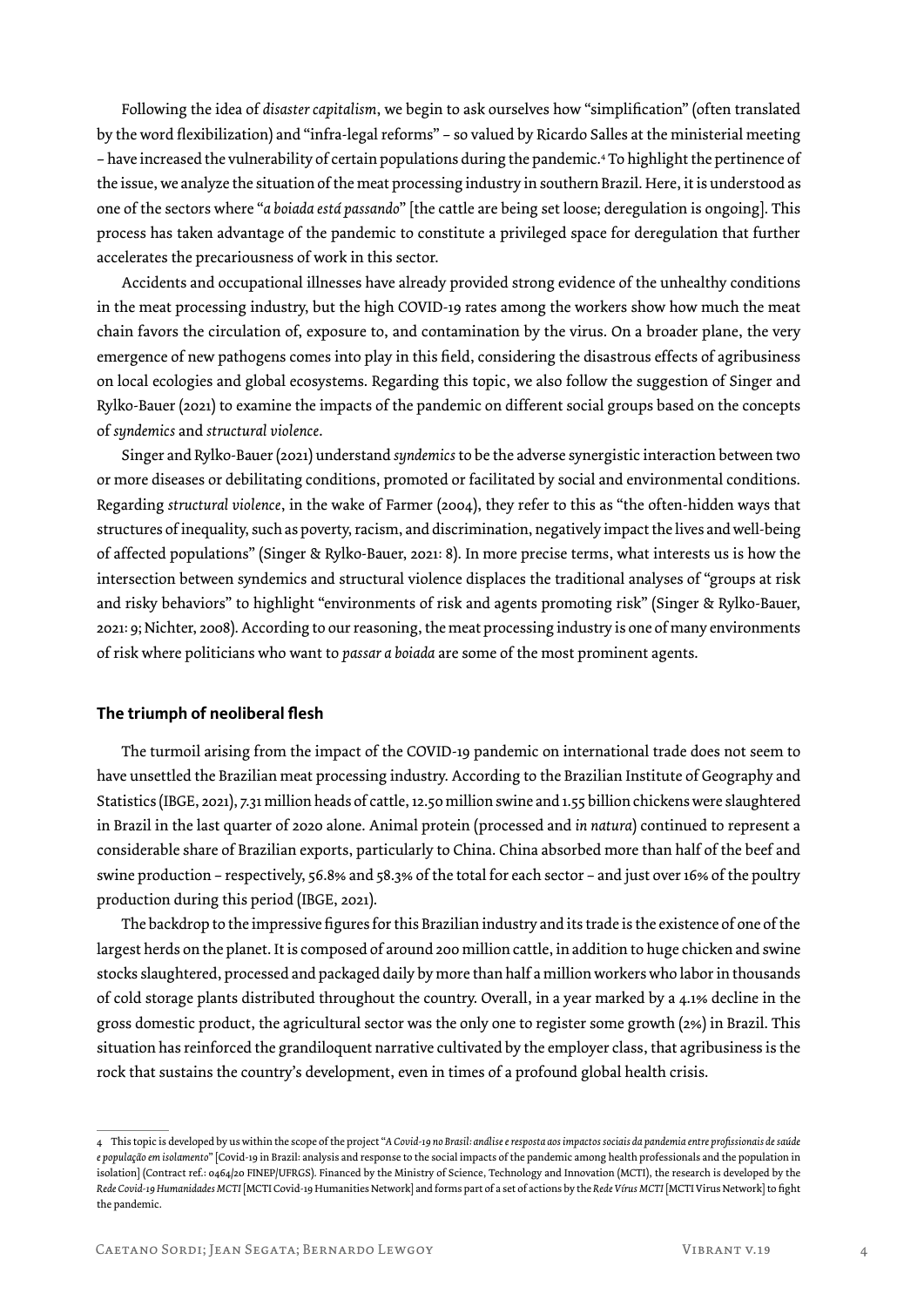Several factors contributed to the good results of Brazilian agribusiness during the first year of the pandemic. Twenty days after the state decree of public calamity by Congress (Brasil, 2020b), the Ministry of Agriculture, Livestock and Supply (MAPA) published an ordinance that defined practically all links in the food production chain as "essential services" (Brasil, 2020c). This shielded the primary sector from many of the restrictions on the movement of people and goods that affected other niches in the economy, especially that of services. Likewise, the accelerated resumption of consumption in China, beginning in the second half of the year, also helped agribusiness to present better results than the rest of the Brazilian economy. The meat sector, in particular, had already shown the benefits of trade with China since the second half of 2018, when an outbreak of African Swine Fever decimated a large part of its herd. According to the IBGE (2021), China increased the volume of pork purchased from the Brazilian meat packing industry by 52% in the comparison with the final quarters of 2019 and 2020. In some aspects, the pandemic has even been perceived as a favorable business context for Brazilian agribusiness – a crisis transformed into an opportunity. In this regard, in April 2020, a report by the international consultancy PricewaterhouseCoopers indicated that:

Up to now, Brazilian agribusiness has been overcoming the challenges that social isolation imposes on food supply. While important food exporting countries restricted their shipments to guarantee the internal supply of these products and other countries suffered from the lack of labor to produce food, Brazil presented a 13.3% increase in the exported value of agricultural *commodities* in March 2020 compared to March 2019, positioning itself as a reliable food supplier (PricewaterhouseCoopers, 2020: 13).

However, in parallel with the apparent resilience of agribusiness to the context of the pandemic, its workers have suffered from recurrent outbreaks of contamination by the novel coronavirus in Brazilian meat plants. This situation is especially critical in the three states of the southern region – Paraná, Santa Catarina and Rio Grande do Sul – where most of the plants dedicated to the slaughter and processing of farm animals (pig and poultry) are concentrated.5 As Segata et al. (2021: 99) reported, in Rio Grande do Sul alone "there were 5,804 confirmed cases of COVID-19 among workers in the meat processing sector in the first six months of the pandemic between March and September, 2020," which initially led to the suspension of activities for several establishments in the sector.<sup>6</sup>

The issue is that the SARS-CoV-2 arrived in Brazil through international air travel and initially spread in large metropolitan centers. Thus, the high prevalence of contagion in meat processing sector suggests not only that this one of the main sectors responsible for internalization of the virus and the disease in the country, but also for its dissemination in indigenous communities in the three southern states, given the large number of indigenous people hired by meat processing plants (Brasil, 2020d; Granada et al., 2021; Heck et al., 2020; Ripplinger et al., 2020; Segata et al., 2021). Indeed, the COVID-19 outbreaks that also occurred in British, German and North American refrigeration plants throughout 2020 indicate that there is a strong correlation or material proximity (Brown & Kelly, 2014) between the way in which these productive structures function and the conditions favorable for dissemination of the novel coronavirus. In this regard, a report by the Centers for Disease Control and Prevention of the United States, from July 2020, affirms that:

<sup>5</sup> For this reason, in the framework of socioenvironmental ethics, Florit et al. (2019) characterize these territories as "regions of intensive speciesism."

<sup>6</sup> In March 2021, after a year of pandemic, the number of confirmed cases of COVID-19 among workers in the slaughterhouse sector in Rio Grande do Sul had reached 7,993, according to surveys published on the site *Boletin Epidemiológico (Análises sobre os casos de Síndromes Respiratórias Agudas Graves - SRAG do*  Rio Grande do Sul) [Epidemiological Bulletin (Analyses of cases of Severe Acute Respiratory Syndrome - SARS in Rio Grande do Sul)]. Available at: <https:// coronavirus.rs.gov.br/informe-epidemiologico</u> >. Accessed continually, the last time on April 9, 2021.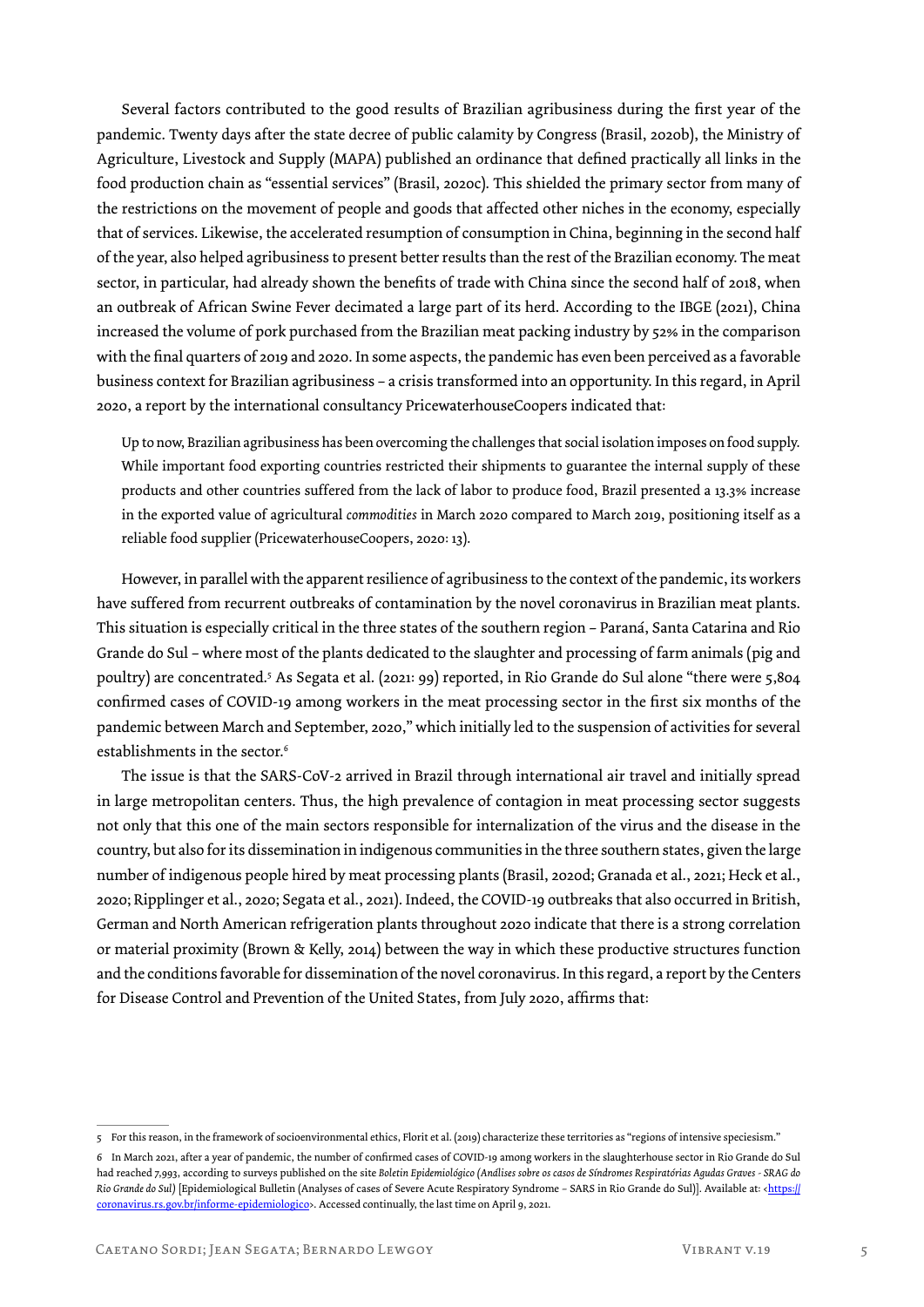Distinctive factors that increase meat and poultry processing workers' risk for exposure to SARS-CoV-2, the virus that causes COVID-19, include prolonged close workplace contact with coworkers (within 6 feet [2 m] for ≥15 minutes) for long time periods (8-12-hour shifts), shared work spaces, shared transportation to and from the workplace, congregate housing, and frequent community contact with fellow workers. Many of these factors might also contribute to ongoing community transmission. (Waltenburg et al., 2020: 887)

However, the rapid escalation of COVID-19 cases in North American meat packing plants and the protests from within the industry against the shutdown of its production units led the Trump government to make use of the Defense Production Act. This is an exceptional legislation for times of war, in this case, triggered to keep meat packing plants open and operating. In Brazil, since the beginning of the pandemic, employers like the *Associação Brasileira de Proteína Animal* (ABPA) [Brazilian Association of Animal Protein] and the *Associação Brasileira das Indústrias Exportadoras de Carne* (ABIEC) [Brazilian Association of Meat Exporting Industries]7 have manifested against the sanitary ban on meat processing plants, raising fears of shortages, the escalation of inflation, and social chaos. In a note of repudiation against the closing of two meat packing plants in Rio Grande do Sul, issued in conjunction with other industry associations, the ABPA warned about

the serious risks of imposing actions based on emotional decisions that might be engendered for the entire community and the country, particularly in the current situation of quarantine decreed to fight the COVID-19 epidemic. The stoppage of food production increases the risk of inflation and shortages. Closed units could mean an absence of products in supermarkets. Processes that promote a reduction in the supply of food could lead to social chaos, in the future.<sup>8</sup>

Regarding these apocalyptic warnings, it is worth emphasizing the material and symbolic weight of meat in the Brazilian food code (Sordi, 2016). It has historical roots. On the one hand, it upholds the status of meat as a type of "absolute food" for most modern societies (Fischler, 2001), while on the other, it affirms the centrality of the process of the occupation of Brazilian territory by fronts of agricultural and pastoral expansion. In addition, the theme of inflation, in particular, has determined a large part of the political and economic discussion in Brazil since the late 1970s, marking the entire process of the opening of democracy and the consolidation of the República Nova (Nobre, 2013; Carvalho, 2018). Here, as in other emerging or low-income countries, protein indicates the materialization of social and economic conquest more than food security: the neoliberal triumph, on which governmentality operates based on the reasoning that "meat on the table calms the people" (Lapegna & Otero, 2016).

By evoking the possibility of shortages and scarcity, the large-scale meat industry meddles with fears deeply rooted in the Brazilian imaginary, especially among the less favored sectors of society, for whom the consumption of this food is an indication of well-being and material prosperity.9 This imaginary leads us to understand why fluctuations in the price of this type of protein and fears regarding its supply have historically operated as a harbinger of social discontent and disruptive political experiences.

<sup>7</sup> The ABPA is the main representative of the poultry and swine sector, while the ABIEC convenes the main suppliers in beef production.

<sup>8</sup> See "*Nota de repúdio…*" [Note of repudiation…], 2020.

<sup>9</sup> One of the classics of Brazilian cinema from the 1980s, *A Marvada Carne* [*lit.* The Wicked Meat], by André Klotzel (1985), tells the story of Nhô Quim, a hillbilly figure obsessed with the desire to eat beef. It is a modern, Brazilian variation on the old theme of peasant fixation on meat consumption, analyzed in numerous works on popular culture and food (Cândido, 2010; Fischler, 2001). In addition, *A Marvada Carne* also offers a comical portrayal of the socioeconomic situation in Brazil during that time, squeezed between the structural crisis of the national-developmentalist model and the lack of inflationary control of the so-called "lost decade," which eroded the population's purchasing power. A year after the film's premiere, the emblematic "hunt for fat cattle" took place, an episode in which then-president José Sarney, in an effort to combat the crisis of shortages caused by the Cruzado Plan, mobilized the Federal Police to apprehend cattle for slaughter and fight alleged "speculators" that retained herds in the countryside to increase the price of the product.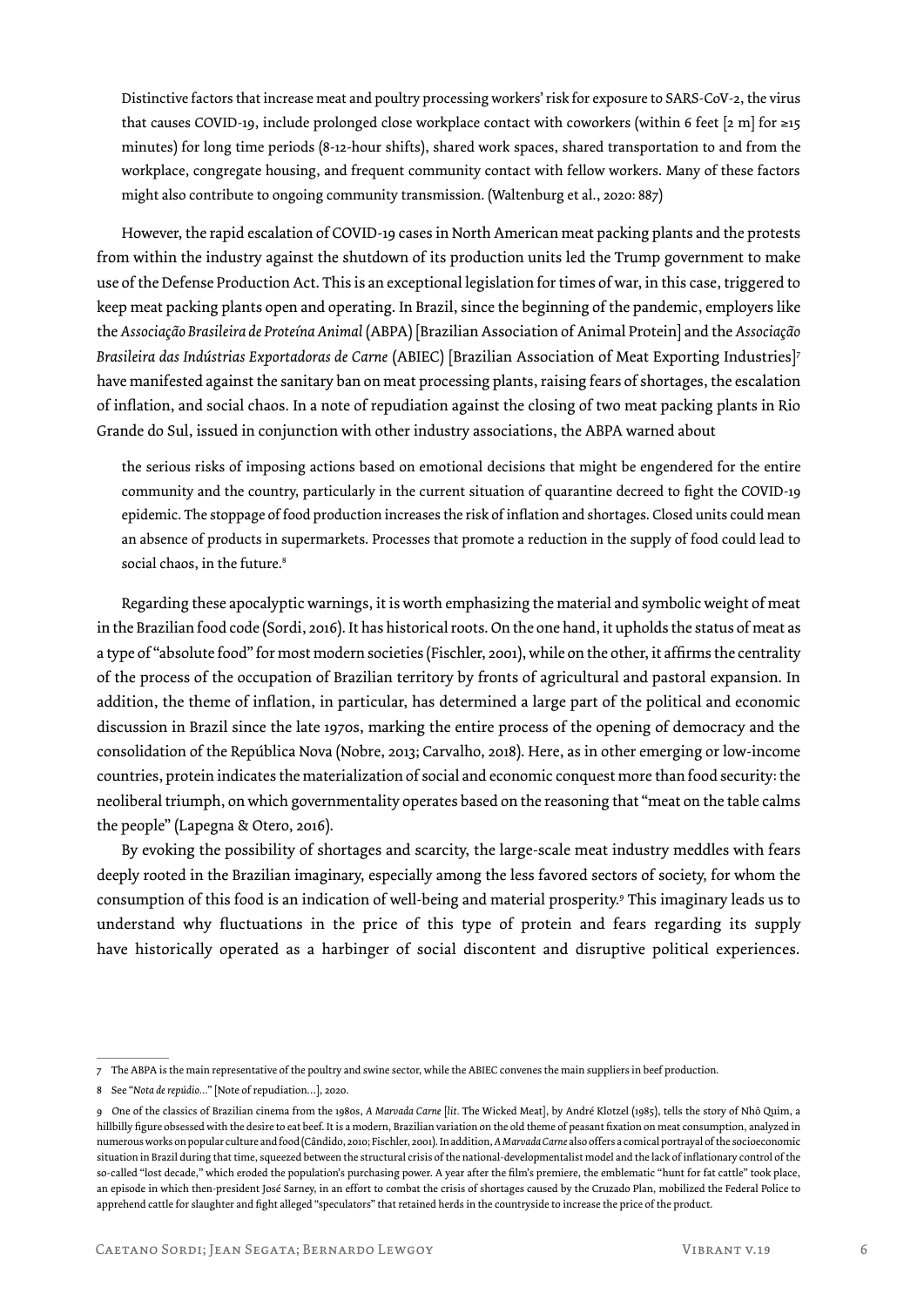Taking advantage of this symbology, the logic of these companies also reverberates the tone of confrontation adopted by the President of the Republic, Jair Bolsonaro, who since the beginning of the pandemic has attacked restrictive measures taken by subnational governments based on the argument of imminent economic collapse.<sup>10</sup>

In the day-to-day production, however, it is the non-stop imperative which characterizes the functioning of the meat industry that has taken its toll on the health of workers (Porcher, 2011; Schlosser 2013; Blanchette, 2020). Even prior to the pandemic, the meat chain stood out as one of the economic sectors that most generated occupational illnesses and work accidents, both in Brazil and the rest of the world.

In the United States, the huge impact generated on the American public by the book *The Jungle* (1906), by socialist writer Upton Sinclair (2005), describing the degrading working and sanitary conditions of Chicago meat packers, was decisive for the enactment of the first major act on food safety regulation in the country. This was the case of the Meat Inspection Act, followed by the Pure Food and Drug Act, both sanctioned by Theodore Roosevelt in 1906. Through indignation concerning sanitary irregularities, capitalism entered an era of regulatory agencies and food safety legislation. This process was pioneer in the promotion of veterinary medicine and animal husbandry (and later, food engineering) as essential knowledge for the meat industry, organizing itself in international networks, resulting in what Stull (2017) described as "control of the food system in America" that was replicated around the world. However, this set of measures began to ensure the safety of the food produced in this industry, but not necessarily of its workers.

In a recent ethnography on the American pork processing industry, Alex Blanchette (2020) analyses how the kill lines of meat packing plants shape the human body through painful and repetitive work, especially that of Black people and Latino migrants. It is in this space that the pig body, which has already been converted into a carcass, is dismembered to be transformed into meat cuts and other products. Workers become specialized in dealing with certain parts of the pig carcass, which then shape the traumas that manifest themselves in human bodies. In other words, humans, pigs and capitalism merge on the kill lines, as human workers thus embody the commercial anatomy of pigs and industrial capitalism through the desirable repetitive movements of their production lines (Blanchette, 2020). Moreover, the author shows us how the medical departments that serve the plants in this industry leverage human work through pig animality, as part of the total profitability of this industry.

Medical exams that identify occupational trauma also classify human workers' bodies into tendons and muscles. In the case he studied, this helped the company make decisions about skills, combining the strengths of human and pig physicalities in the kill and cutting lines. In his words: this process "marks a situation where decades of effort to wring more value from porcine bodies are now doubling back to remake how the human body is marshaled as an industrial site of 'new money.'" (Blanchette, 2020: 181).

However, the capitalist experience of industrial farms is even broader. It is inserted in a logic beyond confinement and animal domination, creating the need to introject the desirable industrial animality into human and pig bodies. The way in which nature is "neoliberalized," to use an expression by Wallace (2016), takes place in the desire to incorporate humanity into standardized pig worlds. Misaligned pigs and humans poorly positioned based on their abilities hinder the process of scaled production, which is why the standardization of animals begins with their genes.

The herds are genetically modified and exposed to the same controlled environmental conditions on the farms, with the same food compounds for their nutrition. Thus, they not only become components that fit perfectly to industrial lines, but also fit the preferences of those who consume their bodies converted into meat. It turns out that *standard pigs* are immunosuppressed creatures, and thus an economic risk to the

<sup>10</sup> In fact, as noted by Schneider et al. (2020), the inflationary pressure on food prices resulting from COVID-19 did not stem from stoppages or a reduction in manufacturing activities, as rumored by the employer class. Rather it stemmed from the very success of Brazilian agribusiness during the period, because of both the increase in internal demand due to domestic confinement and the exchange rate devaluation, in the form of stimulating exports.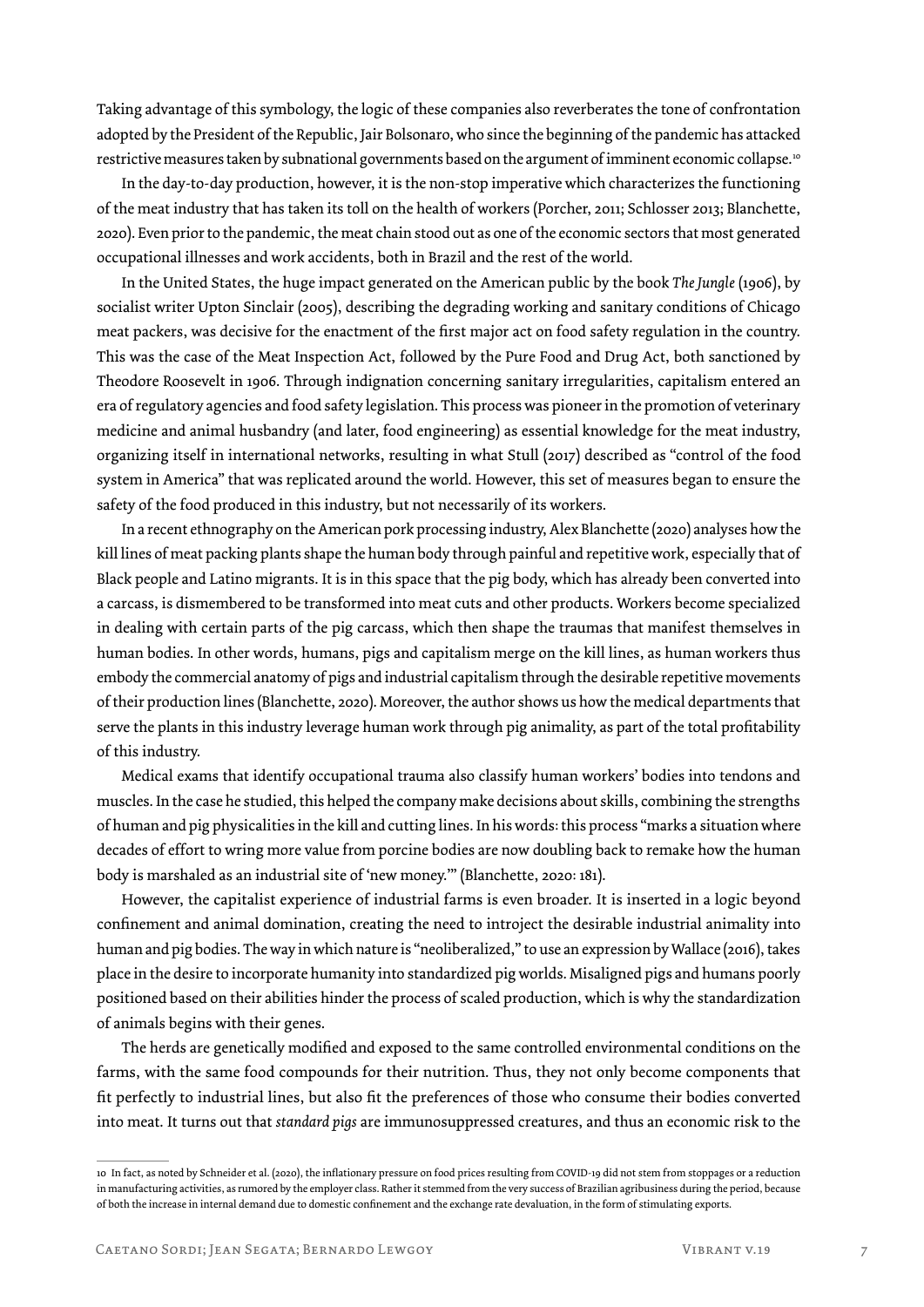industry. Standardization exposes entire herds to potential mass contamination, requiring the administration of high doses of antibiotics so their already short life spans endure until slaughter and they do not succumb to disease beforehand. However, the pig's digestive system does not fully metabolize this complex of drugs and supplements, causing part of these chemicals to be eliminated in their feces and urine.

The meat processing chain is also constituted by digestive ecologies (Blanchette, 2020), landscapes emerging from giant ponds of waste that yield environmental and public health problems. As the author describes, the strong sun causes the liquid part of this manure to evaporate, carrying with it the residual chemical particles that not only affect the human and animal population, but also the soil and plants through rain. These residues lodge directly in their bodies passing through the porous borders of the skin. The dry part of the manure in the ponds turns into dust that scatters on the wind and, through breathing, settles in the lungs of the workers and neighbors of those who are "on the outside" of these corporations (Blanchette, 2019, 2020; Segata et al., 2021).

In Brazil, where the first meat processing plants date back to the beginning of the twentieth century, the organization of work has always been characterized by "the drudgery, intense pace, low temperatures, humidity, inadequate posture, risk of accidents, exposure to biological agents, among others, accumulating numerous risk factors to human health" (Brasil, 2020e). In 2013, data gathered by the NGO Repórter Brasil based on official statistics showed that, compared with other economic segments, meat processing plants generated twice as many head injuries and three times as many injuries to the shoulders and arms of workers (Repórter Brasil, 2013). The meat chain represents the highest prevalence of repetitive strain injuries and work-related musculoskeletal disorders registered in the *Anuário Estatístico da Previdência Social* [Social Security Statistical Yearbook], not counting respiratory conditions aggravated by intermittent exposure to cold and mutilations resulting from the continuous interaction with sharp objects (Brasil, 2017).

It is evident, therefore, that far from being a novelty, COVID-19 intensifies and reiterates a precarious situation that has been prevalent in the sector for several decades on a global scale. Living in environmentally degraded productive landscapes and historically marked by experiences of bodily suffering and systemic illness (Wallace, 2020; Schloesser, 2013), when faced with the novel coronavirus, the experience of meat industry workers in southern Brazil exposes its *syndemic* components; as defined by Singer and Rylko-Bauer (2021: 8) "marrying the concept of 'synergy' with 'epidemic', a syndemics approach recognizes that diseases in a population occur neither independent of social and ecological conditions, nor in isolation from other diseases."

Likewise, the reactions of the employer class to the demands for safety at work during the pandemic explain the context of structural violence (Farmer, 2004) in which workers in the meat processing sector are immersed. It is highlighted through processes that lead certain populations to disproportionate degrees of porous contact with potentially contaminating substances and traumatic occupations. Social injustices, environmental degradation and other systemic conditions of illness that form the "silent processes that intersect and embody capitalism and the Anthropocene and their racial, class, and multispecies hierarchies" (Segata et al., 2021: 106).

As we discuss below, a series of political and normative maneuvers that took place throughout 2020 and in the first months of 2021 indicate the adoption by the industry of an approach akin to the shock doctrine of disaster capitalism described by Noemi Klein (2008), that is, taking advantage of situations of great calamity and public commotion to carry out unpopular neoliberal reforms (Chamayou, 2018).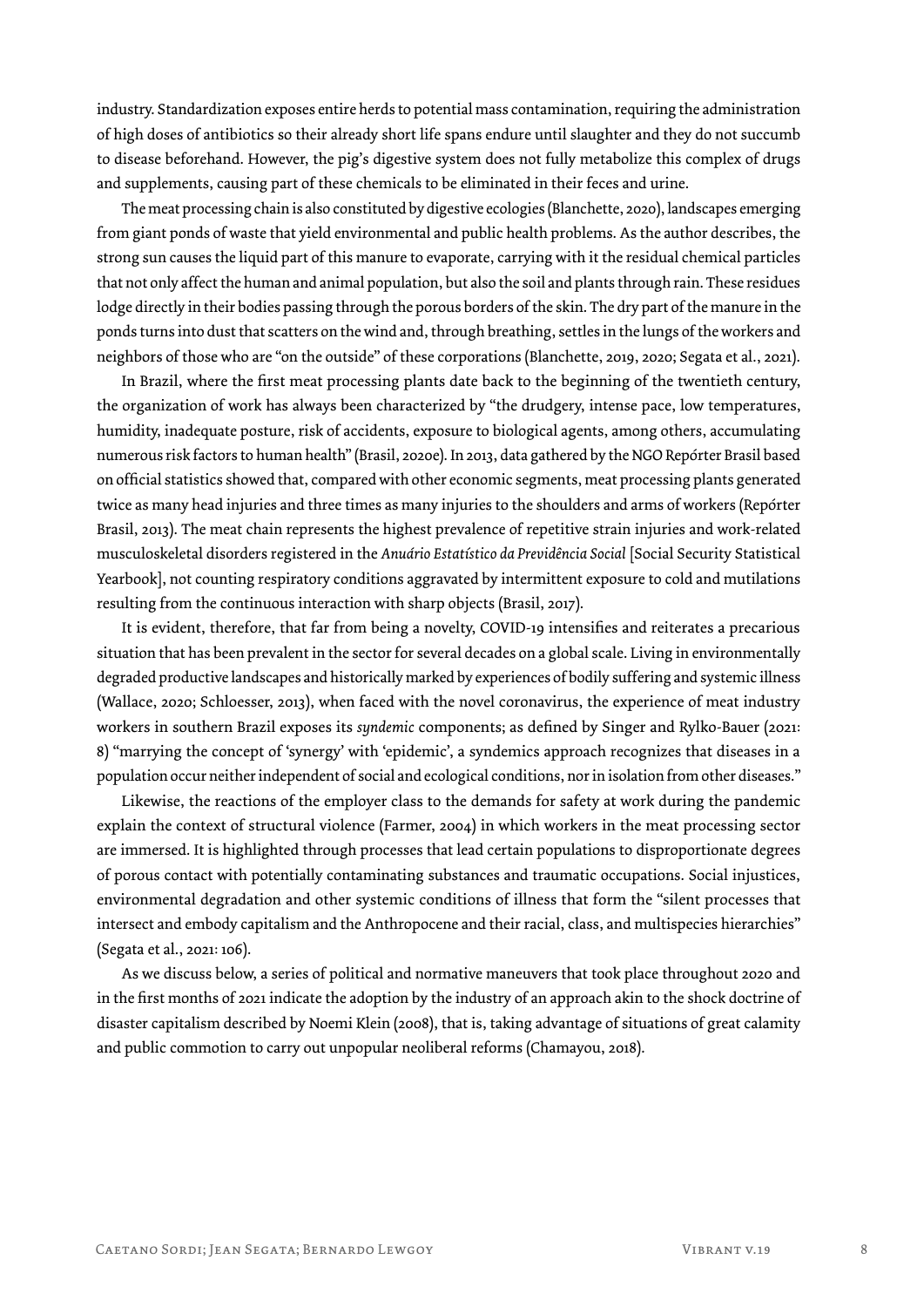### **Trojan horses in the cold room**

On March 22, 2020, the Presidency of the Republic published *Media Provisional* (MP) [Provisional Measure] no. 927, which provided for labor measures to confront the state of public calamity resulting from the novel coronavirus (Brasil, 2020f ). Following the rite of Brazilian legislation, the act went to the lower house of Congress for consideration by the representatives, who can include amendments to the original text prior to its transformation into law.<sup>11</sup> Over the following months, several amendments were added by representatives, including a draft proposal by Santa Catarina representative Celso Maldaner, which provided for an amendment to Article 253 of the *Consolidação das Leis do Trabalho* (CLT) [Consolidation of Labor Laws], in force since 1943, which thus rules:

For employees who work inside cold rooms and for those who move goods from a hot or normal environment to a cold one and vice versa, after 1 (one) hour and 40 (forty) minutes of continuous work, a period will be ensured of 20 (twenty) minutes rest, calculating this interval as effective work.

*Sole paragraph* - For the purposes of this article, artificially cold is considered to be whichever is lower, in the first, second and third climatic zones of the official map of the Ministry of Labor, Industry and Commerce, 15ºC (fifteen degrees), 12ºC (twelve degrees) in the fourth zone, and 10ºC (ten degrees) in the fifth, sixth and seventh zones (Brasil, 2020g).

The amendment proposed by the deputy maintained the main section of the article, but modified its paragraphs in order to specify what is understood as a cold room. The proposal used the following wording:

§1 For the purposes of the present article, a cold room is considered to be only an environment with an artificial temperature below 4°C (four degrees), intended for the storage of products;

§2 For the right to breaks provided for in the caput of this article, for the worker who moves goods between a normal or hot environment to an artificially cold environment or vice versa, the following requirements must be met simultaneously:

a. When moving from one environment to another, the temperature must configure variation greater than 10ºC (ten degrees);

b. One of the environments must necessarily be artificially cold, considering an artificially cold environment to be whichever is lower, in the first, second and third climate zones of the official map of the Ministry of Labor, Industry and Commerce, 15ºC (fifteen degrees), 12ºC (twelve degrees) in the fourth zone, and 10ºC (ten degrees) in the fifth, sixth and seventh zones (Brasil, 2020h).

As soon as they became aware of the amendment, the *Ministério Público do Trabalho* [Public Prosecutor's Office for Labor Affairs] and the unions realized that this was an insertion in the text of MP 927/2020 from an older bill, authored by Pernambuco representative Silvio Costa, that was presented in 2011 using identical wording, PL 2363/2011 (Brasil, 2011). At the time, the congressman justified the proposal to change Art. 253 of the CLT based on the argument that it was necessary to align its requirements "with the technical knowledge that currently exists, notably on cold tolerance parameters." Likewise, the justification of the bill argued that the text in force at the time allowed for a very elastic interpretation of what could be considered a "cold room" by the labor courts, causing "legal uncertainty" for companies.

<sup>11</sup> In Brazilian constitutional law, a *Medida Provisória* [Provisional Measure] is an act of the Executive Power with the force of a law, enacted, in principle, without the participation of the legislative power. The legislature is called to discuss and approve it later. Provisional measures can only be enacted in situations of proven urgency or relevance.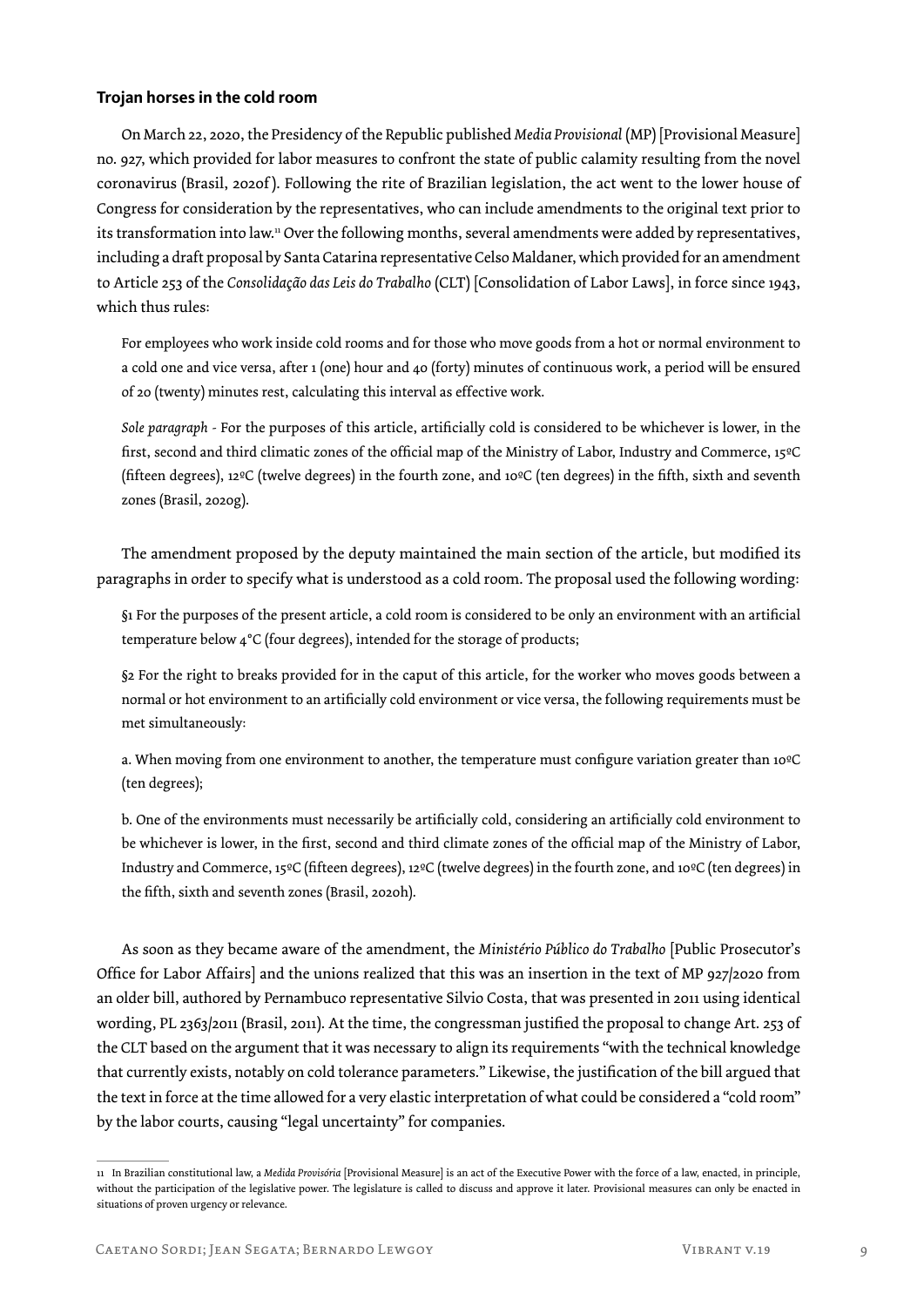In 2013, the publication of *Norma Regulamentadora* [Regulatory Norm] no. 36 of the Ministry of Labor and Employment clarified a series of understandings on the criteria for the inspection of health and safety conditions at work in meat processing plants. A process that at the time momentarily annulled the political conditions for processing bill PL 2363/2011. The advent of the pandemic, however, opened a *window of opportunity* for the meat processing sector to refer to it again, through emergency changes in the CLT promoted by MP 927/2020. In reaction to this movement, the Public Prosecutor's Office for Labor Affairs published a harsh technical note, in which it warned that if the amendment prevailed, "95% of workers in meat processing plants throughout the country would have their fundamental right to health restricted," since:

In poultry, cattle and pig meat processing plants, among others, only the shipping and palletizing sectors have temperatures equal to or less than 4ºC (...) and count on workers who move goods (...), sectors that employ less than 5% of the total employees in a meat processing plant (Brasil, 2020e).

In addition, the Federal Public Prosecutor's Office claimed that there was unconstitutionality in the inclusion of matter of foreign content in the original object of the provisional measure, which constituted a clear *Trojan horse* in the legislative proposal. Due to this and other manifestations to the contrary, by the judiciary and civil society, the author of the amendment ended up removing it from the text shortly thereafter. Even so, the attempt triggered a warning among unions that other attacks against the right to temperaturerelated breaks could be on the horizon from the employer class and their political allies. Thus, the context of the pandemic forced labor representations to act on two political flanks simultaneously: on the one hand, demanding the appropriate measures to contain the COVID-19 outbreaks in the meat plants, on the other, ensuring that previously consolidated rights were not suppressed by the shock strategy being conducted by the employer class.

Concerning the first flank, we have shown above that, since the first cases of COVID-19 were recorded among workers in meat processing plants, employers have sought to avoid stoppages or any reduction in the pace of their activities at any cost. In line with this, a series of sanitary protocols and good practice guides were proposed by employers themselves in an effort to promote "not only workers' health, but the sustainability of the entire chain" (ABPA, 2020: 1). Likewise, the publication of several regulations at the state level led the employer segment to demand some type of overarching regulation from the federal government in order to "unify understandings," "avoid overlaps" and "guarantee legal security" for the functioning of the sector. This demand resulted in the publication of *Portaria Conjunta* [Joint Ordinance] no. 19, of June 18, 2020, signed by the Ministers of Health, Labor, and Agriculture and Livestock (Brasil, 2020i). Analyzing the ordinance, the Prosecutor's Office for Labor Affairs claimed that there were a series of insufficiencies in the proposed measures, which were "less protective than state norms and even other federal norms of health authorities" (Brasil, 2020e: 36).

With regard to the second flank, at the end of 2020, the Ministry of Economy opened a public consultation for the revision of Regulatory Norm no. 36 (Brasil, 2013). Both the unions and the Prosecutor's Office for Labor Affairs consider this standard to be the most important advance in the prevention of accidents and illnesses in the sector, as a result of the efforts carried out by the state and civil society throughout the 1990s and 2000s to improve working conditions in the meat processing industry. Conversely, employers claim that it was necessary to fight "excessive bureaucracy" and "rationalize operating costs" resulting from the adaptation of productive infrastructure to the requirements of the established norm.12 For them, it is necessary to *passar a bioada* at all costs. Aware of this movement to review and dismantle the legislation that protects them and in the midst of the worst health crisis in the last century, in August 2020, the unions launched the campaign

<sup>12</sup> See "Empresários tentam afrouxar norma…" [Businessmen try to weaken the norm...], 2021.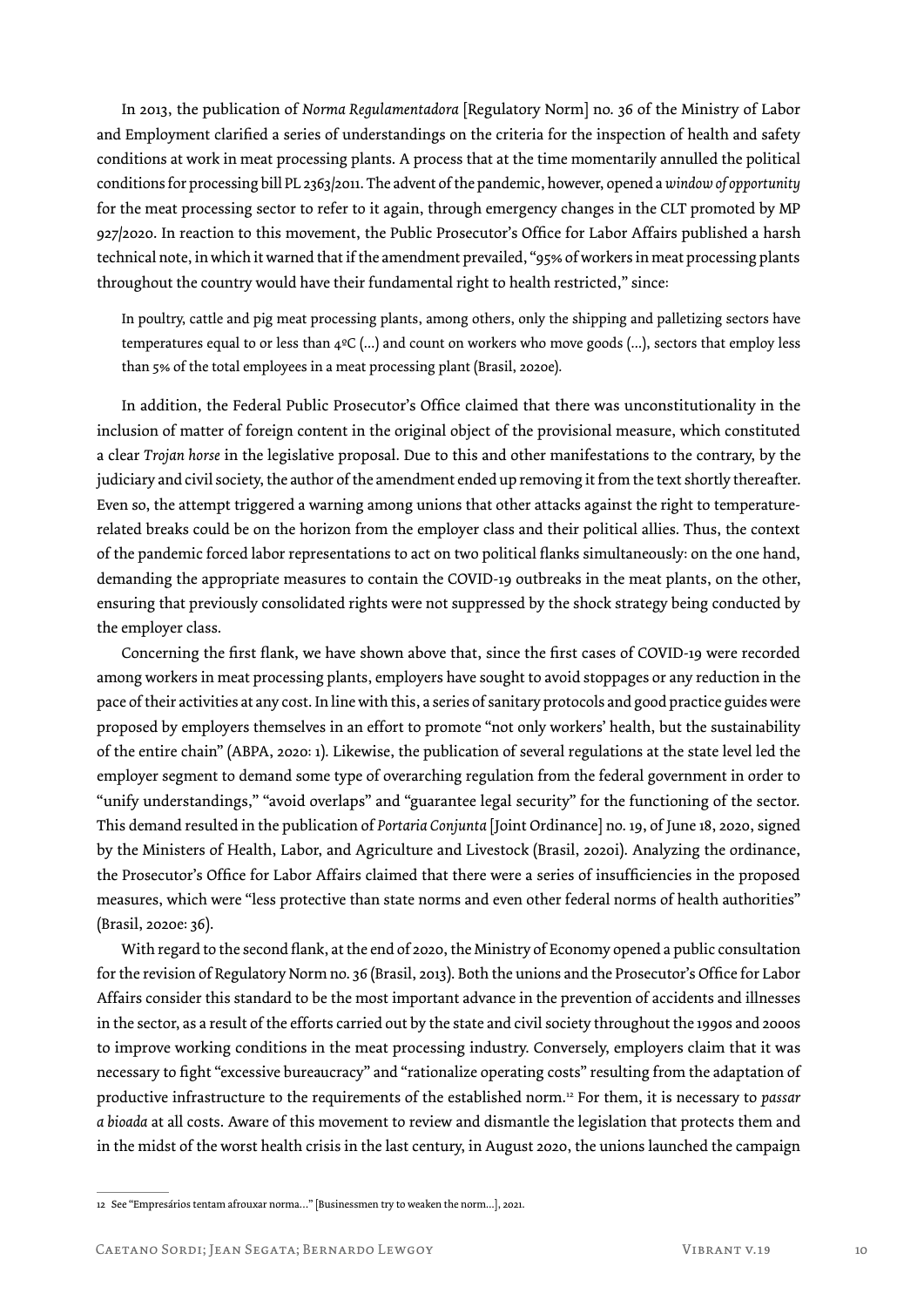"*A carne mais barata é a do trabalhador*" [The cheapest meat is the worker's flesh], with the objective of sensitizing the population regarding the situation inside meat processing plants.<sup>13</sup>

In March 2021, the revived bill PL 2363/2011, which amends the CLT article on temperature-related breaks, returned to the agenda of the lower house Congressional Committee on Labor, Administration and Public Service, triggering a new wave of reactions from the judiciary and the unions. According to the statement of the *Associação Nacional dos Procuradores do Trabalho* (ANPT) [National Association of Labor Attorneys], on March 26, 2021:

The organization of work in meat processing plants is characterized by an intense rhythm, low temperatures, humidity, inadequate postures, the risk of accidents and exposure to biological agents, among other factors and conditions that are equally painful and unhealthy, which is why the granting of recovery breaks must the fundamental aim of protecting the physical and mental health of male and female workers.

Continuous work in a cold environment deteriorates muscle components and neural functioning, suggestive of the development of musculoskeletal disorders. Exposure to cold air, moreover, causes inflammatory changes in the airways, compromises respiratory/pulmonary function and precipitates asthma attacks in predisposed individuals.

At a time when Brazil became the global epicenter of the pandemic, the amendment of Art. 253 is flagrantly reckless and, if finalized, will significantly increase the already heightened risk of contamination by COVID-19 to which male and female workers in meat processing plants are exposed.

It should be noted that the modification, however strange to the original motivation and purposes of the respective edition, had already been attempted in the context of Provisional Measure no. 927, which Congress, with propriety, allowed to expire (ANPT, 2021).

In a public hearing held by the State Legislative Assembly of Santa Catarina on the eve of the appraisal of PL 2363/2011 by the lower house Commission on Work, on March 29, 2021, Labor Prosecutor Sandro Eduardo Sardá asserted that "Brazil was at risk of going down in history as the only country that, instead of expanding protection for workers in meat processing plants, is going to regress, even though it is at the peak and epicenter of the pandemic" (Santa Catarina, 2021). The ABPA (poultry and pork sector) representative, Marcelo Medina Osório, argued that worker health and safety were a priority for his association and that the Brazilian meat industry had international recognition and support. In the same vein, the organization's labor consultant, Moacir Ceriguelli, claimed that the sector had provided an "exemplary response to the pandemic," and that in many cities in the state, the meat processing plant was "the safest place in the city" (id.). Therefore, the sole objective of ABPA's actions was "to update, simplify and harmonize the existing regulation" (id.).

For their part, union representatives reiterated the importance of Regulatory Norm 36/2013 and questioned the relevance of modifying and making the existing legislation more flexible at the height of the COVID-19 pandemic, which had greatly affected meat processing workers. The union members also sought to clarify that the temperature-related breaks of 20 minutes for every 100 minutes worked were, in their view, nonnegotiable, as they were "the most important element for ensuring the workers' health" (id.). The president of the *Federação dos Trabalhadores da Indústria de Alimentação de Santa Catarina* [Santa Catarina Federation of Food Industry Workers], Celio Elias, declared that the unions would not like to go abroad to denounce that "Brazilian meat is seasoned with the worker's suffering" (id.), and that the mere fact of discussing changes in the middle of a pandemic was "distressing."

<sup>13</sup> See "A carne mais barata do mercado…" [The cheapest meat on the market…], 2020.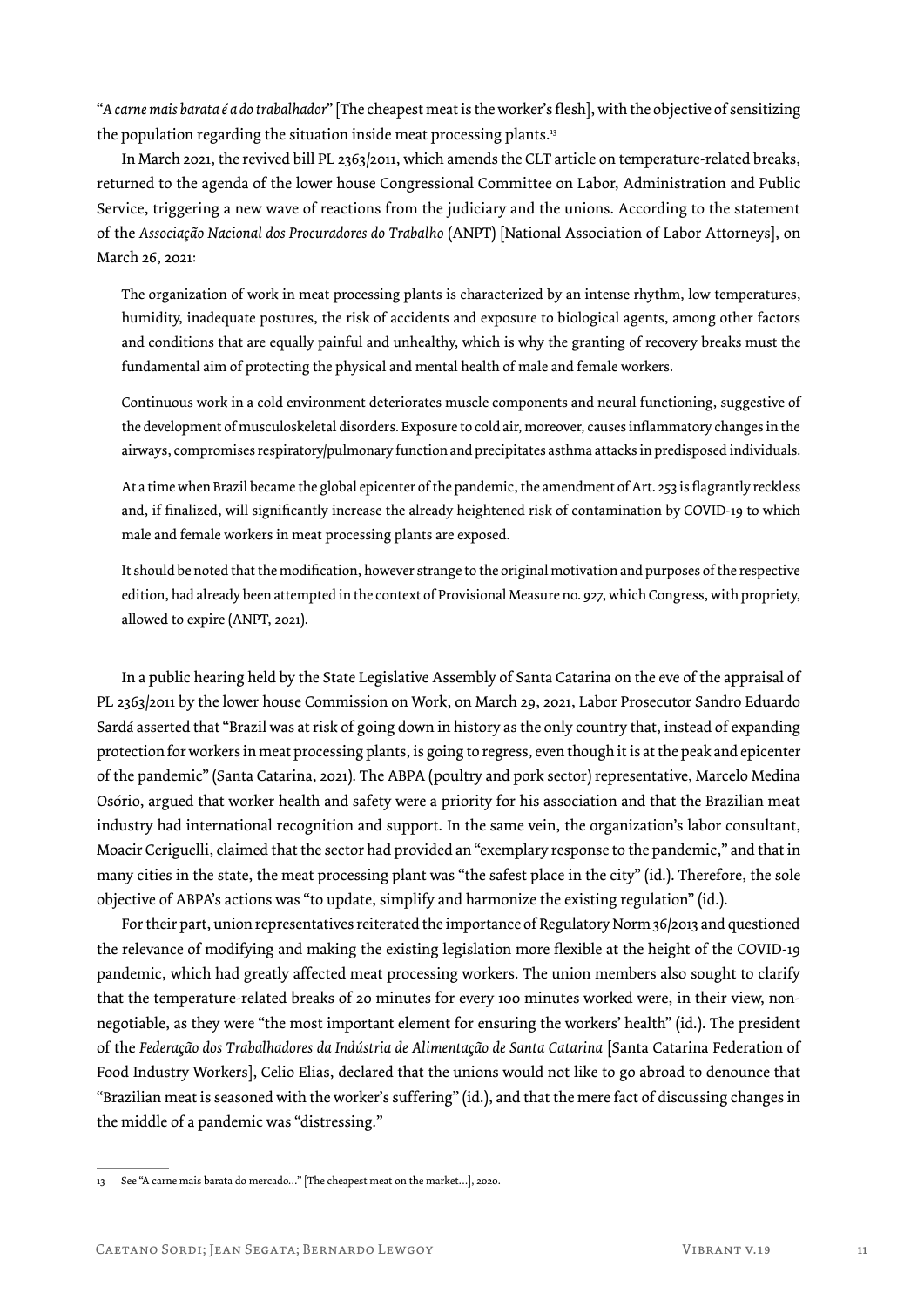The appraisal of PL 2363/2020 ended up being removed from the agenda of the session of the lower house Commission on Work the following day, by agreement among party leaders. However, the review process of Regulatory Norm 36/2013 continues within the scope of a Tripartite Commission established by the Ministry of the Economy, with completion expected in August 2021. The proposals submitted by the employer sector during the public consultation for the revision of the norm deal precisely with the temperature-related breaks determined by the CLT and regulated by the norm, since they amount to one hour of activity per worker during a daily work period, without altering their remuneration (Brasil, 2020j). Thus, if it is true that the novel coronavirus pandemic has sharply and dramatically exposed the contradictions that characterize the current moment of capitalism (Aumercier et al., 2020), exposing several layers of vulnerability beyond the crude biological reality of contamination (Segata, 2020), it would be no different for the issue of the pace of work in meat processing production and its environmental unhealthy conditions, which have long been the main focus of conflict between capital and labor in this segment of the economy.

#### **The new capitalism became flesh: conclusions**

The trajectory of the formation and insertion of the Brazilian meat industry in the global chains of the world market is long and intricate. Its general outlines, however, they closely follow the necropolitical vectors of its business model, particularly in the manner of organizing and exploiting subaltern persons, dispossessing traditional communities, producing large-scale animal suffering and degrading the environment. Meat processing plants have been historical spaces for the materialization of structural violence and shared suffering between humans and animals in industrial society, where denunciation and criticism, recently intensified by interdisciplinary means (scientific, journalistic and ethnographic), still finds little resonance in public debate.

If meat processing plants operate on the logic of "intensive speciesism" (Florit et al., 2019), we feel that the perspective of "multispecies health" (Brown & Nading, 2019; Segata et al., 2021) can offer a comprehensive plan that focalizes the suffering of humans and non-humans linked to the meat industry. The notion of multispecies health defended here is critically placed in relation to the known policies based on the *Saúde Única* [Unified Health], that end up echoing extrinsic models to local sensitivities, which is already common practice in the sphere of global health, from which it is derived. Furthermore, this perspective allows us to overcome a historical analytical dichotomy and understand, on the same plane, the movement of environmental, animal and human predation. A multispecies suffering or, perhaps, a *multi-speciesism* that, combined with an incessant prospection of food markets and an unlimited increase in the production and consumption of food industry products, conforms to an intense pattern of the formation and acceleration of syndemics and environmental crises from spaces so conspicuous in our way of life, such as meat processing plants, industrial farms, and cattle ranches that expand in the wake of agribusiness.

It is clear that disaster capitalism and the shock doctrine that we allude to in this article did not invent human-animal suffering and its multiple risks in the meat industry, which is consubstantial to the very history of the animal protein agribusiness. However, the proposal to reduce the temperature-related break in meat processing plants – an integral part of the deregulatory shock waves conceived and applied by the Bolsonaro government during the COVID-19 pandemic – makes work in this sector more vulnerable than ever to occupational and biological risks, making it a locus *par excellence* for the production of its perverse effects (Vale et al., 2021). By *passando a boiada* through dismantling pacts and norms that signal the end of elements central to the environmental and labor milestones resulting from the 1988 Constitution, Brazilianstyle necropolitics has crowned this process by defining as "essential" the activities and occupations where workers most suffer, fall ill and die from the COVID-19 pandemic. In pandemic Brazil, the spirit of the new disaster capitalism became flesh.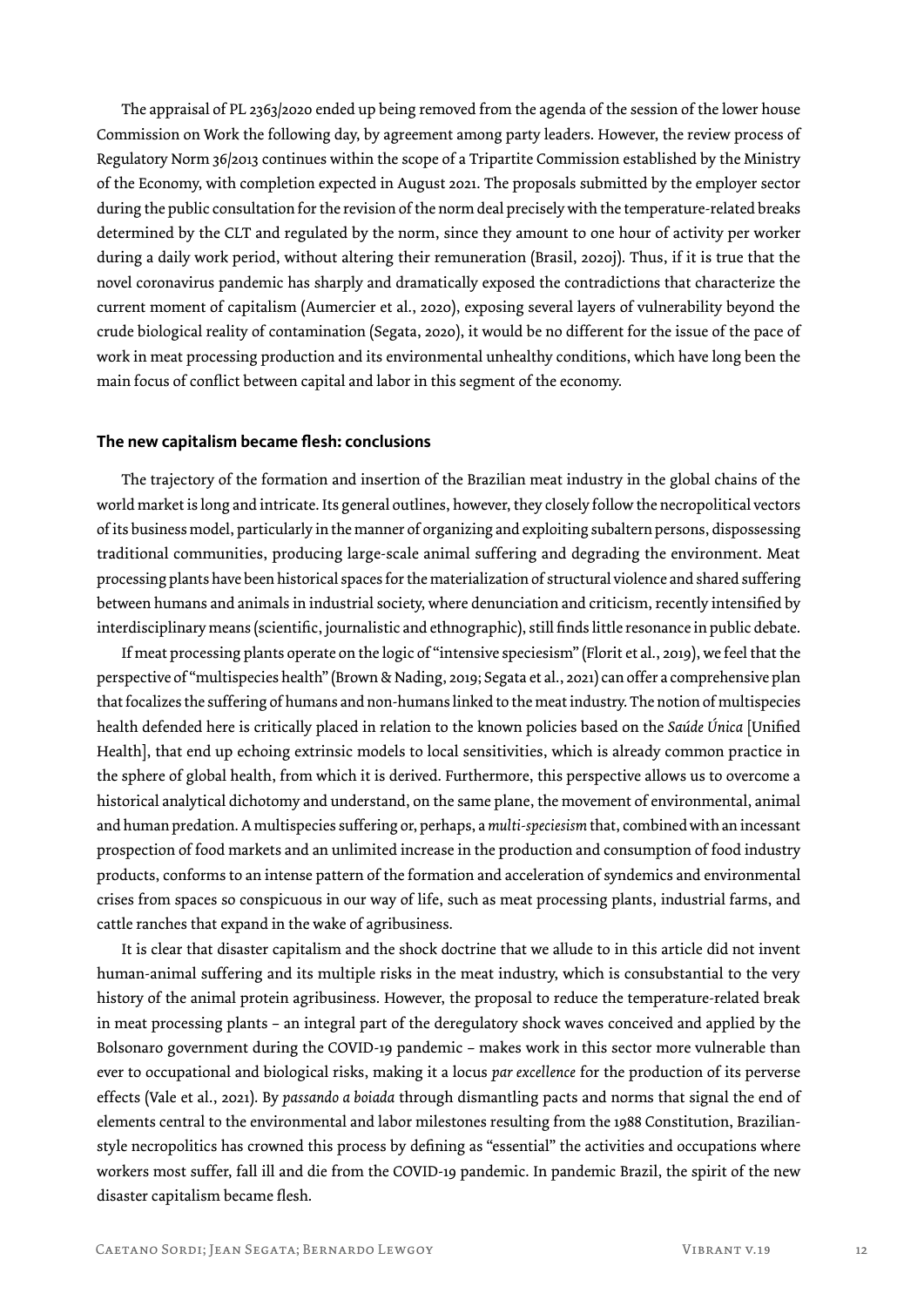Received on: May 28, 2021 Approved on: September 08, 2021

Translated by: Philip Sidney Pacheco Badiz

### **References**

- ABPA. 2020. Associação Brasileira de Proteína Animal. "Recomendações às associadas ações preventivas e de contingenciamento". Available at: <http://abpa-br.org/wp-content/uploads/2020/05/COVID-19-Ações-Preventivas-de-Contingenciamento-30.04-VF.pdf>. Accessed on April 1, 2021.
- "'A CARNE MAIS BARATA DO MERCADO é a do trabalhar', denuncia categoria". 2020. *Brasil de Fato*, 24 de setembro de 2020. Available at: <https://www.brasildefato.com.br/2020/09/24/a-carne-mais-barata-domercado-e-a-do-trabalhador-denuncia-categoria>. Accessed on April 7, 2021.
- ANPT. 2021. Associação Nacional do Procuradores do Trabalho. "Frigoríficos: ANPT e ABRAT divulgam nota pública contrária à aprovação de PL que altera art. 253 da CLT". Brasília. Available at: <https://www.anpt. org.br/imprensa/noticias/3873-frigorificos-anpt-e-abrat-divulgam-nota-publica-contraria-a-aprovacaode-pl-que-altera-art-253-da-clt-2>. Accessed on April 7, 2021.
- AUMERCIER, Sandrine et al. 2020. *De virus illustribus: crisis du coronavirus et épuisement structurel du capitalisme*. Paris: Crisis & Critique.
- BLANCHETTE, Alex. 2019. "Living waste and the labor of toxic health on American factory farms". *Medical Anthropology Quarterly*, 33(1): 80-100.

. 2020. *Porkopolis: American animality, standardized life and the factory farm.* Durham: Duke University Press.

BOLSTANSKI, Luc; CHIAPELLO, Ève. 2009. *O novo espírito do capitalismo*. São Paulo: Martins Fontes.

- BRASIL. 2011. Câmara dos Deputados. "Projeto de Lei n. 2.363 de 2011 (do Sr. Silvio Costa). Altera o art. 253 da Consolidação das Leis do Trabalho - CLT, que trata dos serviços frigoríficos e dá outras providências". Brasília. Available at: <https://www.camara.leg.br/ proposicoesWeb/prop\_mostrarintegra;jsessionid=CA3A4B7AB47F2B93C34B486481ECB7EE. proposicoesWebExterno2?codteor=935361&filename=Avulso+-PL+2363/2011>. Accessed on April 4, 2021.
- . 2013. Ministério do Trabalho e Emprego. "Portaria n. 555 de 18 de abril de 2013 Aprova a Norma Regulamentadora n.o 36 - Segurança e Saúde no Trabalho em Empresas de Abate e Processamento de Carnes e Derivados". Available at: <https://enit.trabalho.gov.br/portal/images/Arquivos\_SST/ SST\_Legislacao/SST\_Legislacao\_Portarias\_2013/Portaria-n.-555-Aprova-a-NR-Frigorficos.pdf>. Accessed on April 7, 2021.
- . 2017. Ministério do Trabalho. *Manual de auxílio na interpretação e aplicação da norma regulamentadora nº 36: segurança e saúde no trabalho em empresas de abate e processamento de carnes e derivados.* Brasília: Ministério do Trabalho; Secretaria de Inspeção do Trabalho.
- . 2020a. Superior Tribunal Federal. "Inquérito 4.831". Paciente: Jair Messias Bolsonaro. Relator: Ministro Celso de Mello. Available at: <http://www.stf.jus.br/arquivo/cms/noticiaNoticiaStf/anexo/decisao4831. pdf>. Accessed on April 4, 2021.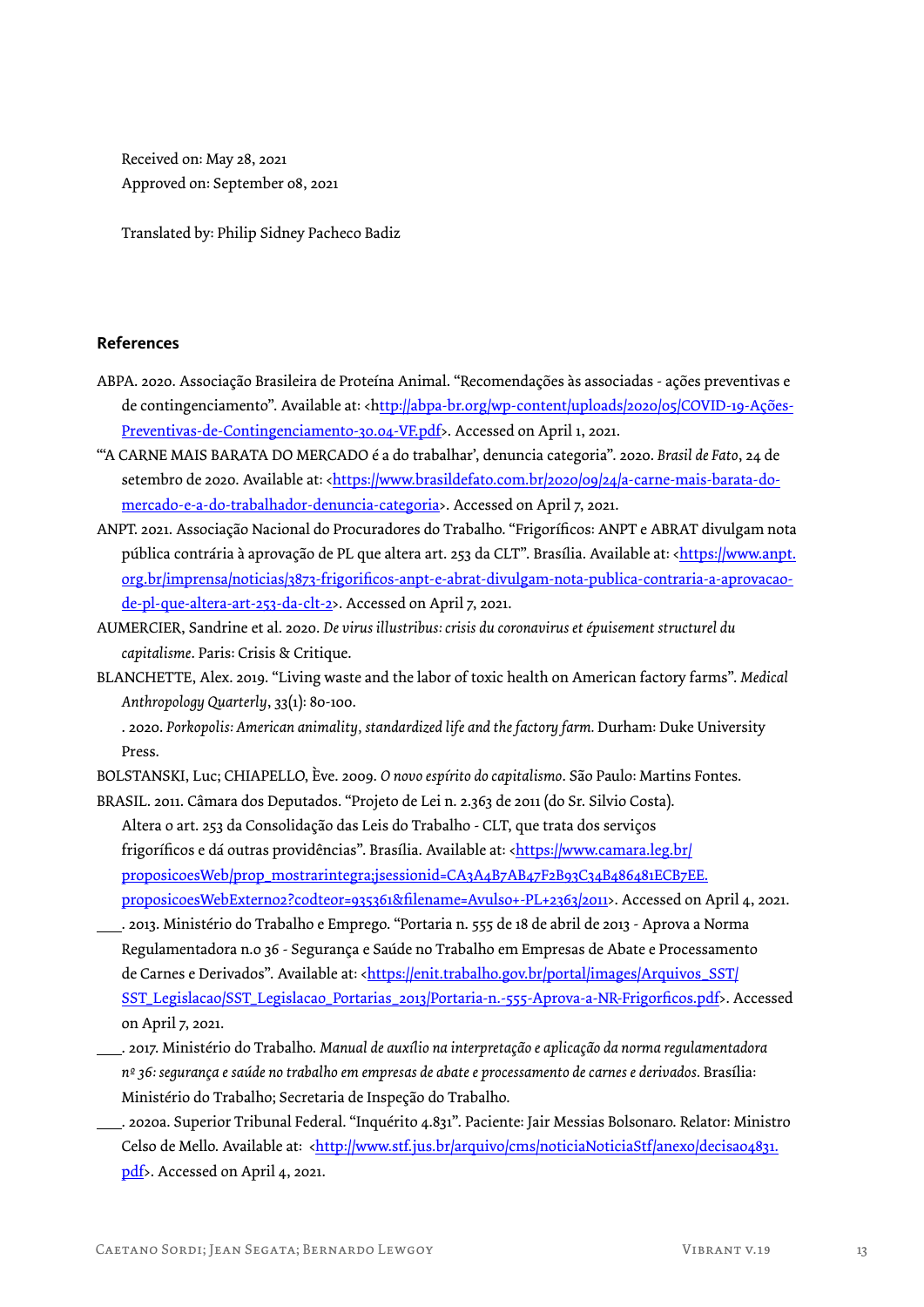. 2020b. Senado Federal. "Decreto Legislativo nº 6 de 20/03/2020. Reconhece, para os fins do art. 65 da Lei Complementar nº 101, de 4 de maio de 2000, a ocorrência do estado de calamidade pública, nos termos da solicitação do Presidente da República encaminhada por meio da Mensagem nº 93, de 18 de março de 2020". Brasília, Senado Federal. Available at: <https://legis.senado.leg.br/norma/31993957/ publicacao/31994188>. Accessed on April 1, 2021.

- . 2020c. Ministério da Agricultura, Pecuária e Abastecimento MAPA. "Portaria nº 116, de 26 de março de 2020. Dispõe sobre os serviços, as atividades e os produtos considerados essenciais pelo Ministério da Agricultura, Pecuária e Abastecimento para o pleno funcionamento das cadeias produtivas de alimentos e bebidas, para assegurar o abastecimento e a segurança alimentar da população brasileira enquanto perdurar o estado de calamidade pública decorrente da pandemia da COVID-19". Brasília, Secretaria Geral da Mesa. Available at: <https://www.in.gov.br/web/dou/-/portaria-n-116-de-26-demarco-de-2020-250059467>. Accessed on April 1, 2021.
- . 2020d. Ministério Público da União MPU, Ministério Público do Trabalho MPT. "Nota técnica da Coordenadoria de Defesa de Meio Ambiente de Trabalho e do Projeto Nacional de Adequação das Condições de Trabalho em Frigoríficos sobre a Portaria Conjunta n. 19/2020". Brasília. Available at: <https://mpt.mp.br/pgt/noticias/nt-portaria-frigorificos.pdf>. Accessed on April 9, 2021.
- . 2020e. Ministério Público da União MPU, Ministério Público do Trabalho MPT. "Nota técnica sobre o Art. 34 do Projeto de Lei de Conversão da Medida Provisória n. 927/2020, que altera o Art. 253 da CLT". Brasília. Available at: <https://mpt.mp.br/pgt/noticias/nota-tecnica-mp-927-frigorificos-5.pdf>. Accessed on April 9, 2021.
- . 2020f. Presidência da República. Secretaria Geral. "Medida Provisória n. 927, de 22 de março de 2020 Dispõe sobre as medidas trabalhistas para enfrentamento do estado de calamidade pública reconhecido pelo Decreto Legislativo nº 6, de 20 de março de 2020, e da emergência de saúde pública de importância internacional decorrente do coronavírus (covid-19), e dá outras providências". Brasília. Available at: <http://www.planalto.gov.br/ccivil\_03/\_ato2019-2022/2020/mpv/mpv927impressao.htm>. Accessed on April 4, 2021.
- . 2020g. "Artigo 253 do Decreto-Lei n. 5.452, de 1º de maio de 1943. Aprova a Consolidação das Leis do Trabalho". Available at: <https://www.jusbrasil.com.br/topicos/10736552/artigo-253-do-decreto-lei-n-5452-de-01-de-maio-de-1943>. Accessed on April 3, 2021.
- . 2020h. Câmara dos Deputados. "Projeto de Lei de Conversão à Medida Provisória n. 927 de 2020 (do Sr. Celso Maldaner). Dispõe sobre as medidas trabalhistas para enfrentamento do estado de calamidade pública reconhecido pelo Decreto Legislativo no 6, de 20 de março de 2020, e da emergência de saúde pública de importância internacional decorrente do coronavírus (covid-19), e dá outras providências". Brasília. Available at: <https://www.camara.leg.br/proposicoesWeb/prop\_ mostrarintegra;jsessionid=3DC90987DF4A7A9EDD262E41C23EA23F.proposicoesWebExterno2?codteor=1 900806&filename=Tramitacao-MPV+927/2020>. Accessed on April 4, 2020.
- . 2020i. Ministério da Economia. Secretaria Especial de Previdência e Trabalho. "Portaria Conjunta n. 19, de 18 de junho de 2020 - Estabelece as medidas a serem observadas visando à prevenção, controle e mitigação dos riscos de transmissão da COVID-19 nas atividades desenvolvidas na indústria de abate e processamento de carnes e derivados destinados ao consumo humano e laticínios". Brasília. Available at: <https://www.in.gov.br/en/web/dou/-/portaria-conjunta-n-19-de-18-de-junho-de-2020-262407973>. Accessed on April 2, 2021.
- . 2020j. Presidência da República. "Tomada pública de subsídios à revisão da NR nº 36". Brasília. Available at: <https://www.gov.br/participamaisbrasil/norma-regulamentdora-36>. Accessed on April 5, 2021.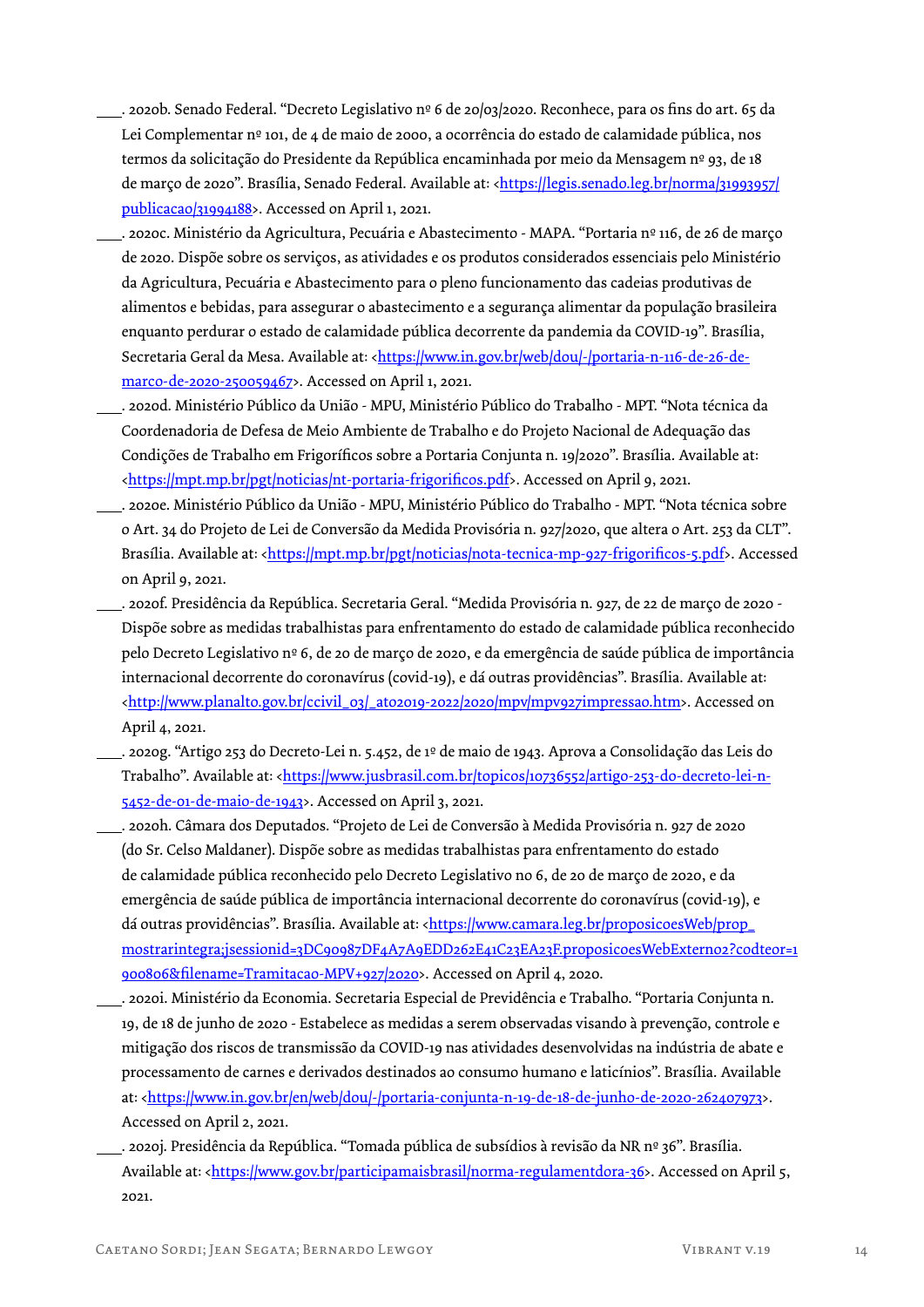- BROWN, Hannah; KELLY, Anna H. 2014. "Material proximities and hotspots: toward an anthropology of viral hemorrhagic fevers". *Medical Anthropological Quarterly*, 28(2): 280-303.
- BROWN, Hannah; NADING, Alex. 2019. "Human animal health in medical anthropology". *Medical Anthropology Quarterly*, 33(1): 5-23.
- CÂNDIDO, Antônio. 2010. *Os parceiros do Rio Bonito: estudo sobre o caipira paulista e a transformação dos seus modos de vida.* Rio de Janeiro: Ouro sobre Azul.
- CARVALHO, Laura. 2018. *Valsa brasileira: do boom ao caos econômico.* São Paulo: Todavia.
- CELSO DE MELLO RETIRA SIGILO DE VÍDEO DE REUNIÃO ONDE BOLSONARO MENCIONA TROCAS NA "segurança" para proteger família. 2020. *El Pais.* Available at: <https://brasil.elpais.com/brasil/2020- 05-22/celso-de-mello-retira-sigilo-de-video-de-reuniao-onde-bolsonaro-menciona-trocas-na-segurancapara-proteger-familia.html>. Accessed on April 4, 2021.
- CHAMAYOU, Grégoire. 2018. *La société ingouvernable: une généalogie du libéralisme autoritaire*. Paris: La Fabrique.
- EMPRESÁRIOS TENTAM AFROUXAR NORMA de 2013 que protege trabalhadores de frigoríficos". 2021. *Brasil de Fato*, 16 de março de 2011. Available at: <https://www.brasildefato.com.br/2021/03/16/empresariostentam-afrouxar-norma-de-2013-que-protege-trabalhadores-de-frigorificos>. Accessed on April 8, 2021.
- EX-MINISTRO SÉRGIO MORO mostra diálogos com Bolsonaro como provas. 2020. *Correio Brasiliense,* 25 de abril de 2020. Available at: <https://www.correiobraziliense.com.br/app/noticia/politica/2020/04/25/ interna\_politica,848273/ex-ministro-sergio-moro-mostra-dialogos-com-bolsonaro-como-provas. shtml>. Accessed on April 4, 2021.
- FARMER, Paul. 2004. "An Anthropology of Structural Violence". *Current Anthropology*, 45(3): 305-325.
- FISCHLER, Claude. 2001. *L'Homnivore: le gout, la cuisine, les corps.* Paris: Odile Jacob.
- FLETCHER, Robert. 2012. "Capitalizing on chaos: Climate change and disaster capitalism". Ephemera, 12(1/2): 97-112.
- FLORIT, Luciano et al. 2019. "Questão animal e território: um problema de ética socioambiental". In: L. Florit; C. C. Sampaio; A. Phillippi Jr. (orgs.), *Ética socioambiental*. Barueri/SP: Manole. pp. 261-290.
- GRANADA, Daniel et al. 2021. "Saúde e migrações: a pandemia de Covid-19 e os trabalhadores imigrantes nos frigoríficos do sul do Brasil". *Horizontes Antropológicos*, 27(59): 207-226.
- HECK, Fernando Mendonça et al. 2020. "Os territórios da degradação do trabalho na região Sul e o arranjo organizado a partir da Covid-19: a centralidade dos frigoríficos na difusão espacial da doença". *Metodologias e Aprendizado*, 3: 54-66.
- IBGE INSTITUTO BRASILEIRO DE GEOGRAFIA E ESTATÍSTICA. 2021. *Estatística da Produção Pecuária out./dez. 2020.* Brasília.
- KLEIN, Naomi. 2008. *The shock doctrine.* New York: Picador.
- LAKOFF, Andrew. 2017. *Unprepared*: global health in a time of emergency. Oakland: University of California Press.
- LAPEGNA, Pablo; OTERO, Gerardo. 2016. "Cultivos transgénicos en América Latina: expropriación, valor negativo y Estado". *Estudios Críticos del Desarollo*, 6(2): 19-43.
- MINISTRO DO MEIO AMBIENTE DEFENDE PASSAR 'A BOIADA' e 'mudar' regras enquanto atenção da mídia está voltada para a Covid-19. 2020. *G1 - Globo.com*, 22 de maio de 2020*.* Available at: <https:// g1.globo.com/politica/noticia/2020/05/22/ministro-do-meio-ambiente-defende-passar-a-boiada-emudar-regramento-e-simplificar-normas.ghtml>. Accessed on April 2, 2021.
- NICHTER, M. 2008. *Global health: Why cultural perceptions, social representations, and biopolitics matter*. Tucson: The University of Arizona Press.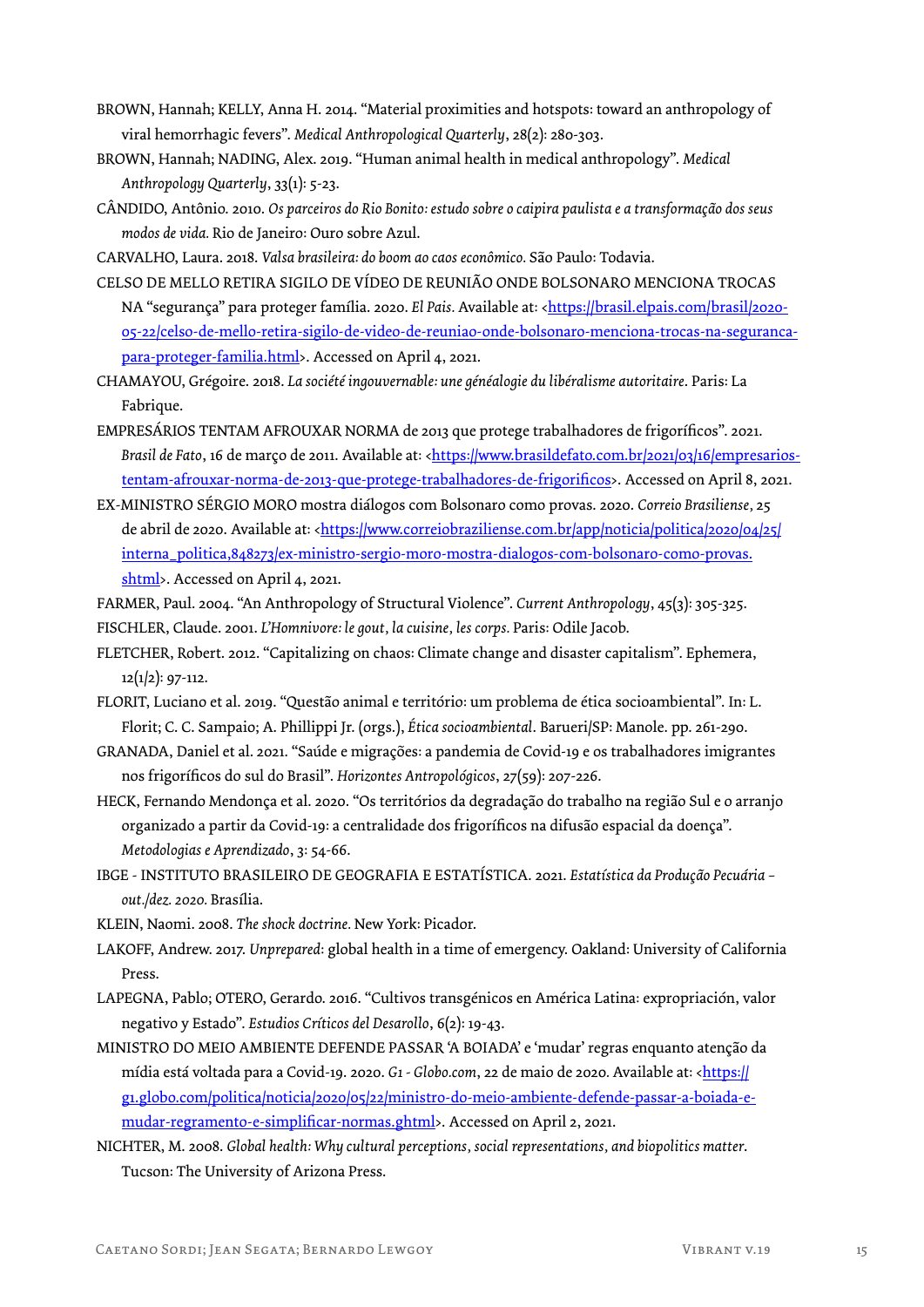- NOBRE, Marcos. 2013. *Imobilismo em movimento: da abertura democrática ao governo Dilma*. São Paulo: Companhia das Letras.
- NOTA DE REPÚDIO: ABPA, ASGAV, SIPARGS, SIPS e ACSURS questionam interdições de plantas e ressaltam impactos para o País. *Associação Gaúcha de Avicultura - ASGAV*, 08 de maio de 2020. Available at: <http://asgav.com.br/index.php/noticias-interna/nota-de-repudio-abpa-asgav-sipargs-sips-e-acsursquestionam-interdicoes-de-plantas-e-ressaltam-impactos-para-o-pais-1597>. Accessed on April 2, 2021.

POLANYI, Karl. 1985. *The Great Transformation*. Boston: Beacon Press.

PORCHER, Jocelyne. 2011. *Vivre avec les animaux: une utopie pour le XXI siècle*. Paris: La Découverte/M.A.U.S.S.

PRICEWATERHOUSECOOPER. 2020. "Impactos do Covid-19 no agronegócio brasileiro". PwC. Available at:

<https://www.pwc.com.br/>>. Accessed on April 10, 2021.

- REPÓRTER BRASIL. 2013. *Moendo gente: a situação do trabalho nos frigoríficos.* Brasília: Repórter Brasil.
- RIPPLINGER, Fabiane et al. 2020. "Geography of Covid-19 in Santa Catarina: notes about the work at husbandry and at the livestock slaughter industry". *Pegada*, 21(2): 463-492.
- SALLES, Ricardo. 2020. "Arquivo 0002.MTS 00:00.133 (1)"; "Arquivo 0002.MTS 01:00.343 (1805)". In: *Laudo n. 1242/2020.* INC-DITEC Instituto Nacional de Criminalística. São Paulo.
- SANTA CATARINA. 2021. Assembleia Legislativa do Estado de Santa Catarina. "Audiência Pública Situação dos trabalhadores de frigorífico". Canal do Youtube - assembleiasc. Available at: <http//:youtu.be/ qsNjnhEa\_qs>. Accessed on March 29, 2021.
- SCHLOSSER, Eric. 2013. "The chain never stops". In: C. Counihan; P. Van Esterik (ed.), *Food and Culture: a reader.* London: Routledge. pp. 485-495.
- SCHNEIDER, Sergio et al. 2020. "Os efeitos da pandemia da Covid-19 sobre o agronegócio e a alimentação". *Estudos Avançados*, 34(100), 167-188.
- SEGATA, Jean. 2020. "Covid-19, biossegurança e antropologia". *Horizontes Antropológicos*, 26(57): 275-305.
- SEGATA, Jean; BECK, Luiza; MUCILLO, Luísa. 2021. "Beyond exotic wet markets: Covid-19 ecologies in the global meat-processing industry in Brazil". *eTropic - Electronic Journal of Studies in the Tropics*, 20(1): 94-115.
- SERGIO MORO ACUSA BOLSONARO DE INTERFERÊNCIA POLÍTICA NA PF E DEIXA GOVERNO. 2020. *El*  Pais, 24 de abril de 2020. Available at: <**https://brasil.elpais.com/brasil/2020-04-24/sergio-moro-acusa**bolsonaro-de-interferencia-politica-na-pf-e-deixa-governo.html>. Accessed on April 4, 2021.
- SINCLAIR, Upton. 2005. *The Jungle*. San Diego: Icon Classics.
- SINGER, Meryll; RYLKO-BAUER, Barbara. 2021. "The syndemics and structural violence of the COVID pandemic: anthropological insights on a crisis". *Open Anthropological Research*, 1: 7–32
- SORDI, Caetano. 2016. *De carcaças e máquinas de quatro estômagos: controvérsias sobre o consume e a produção de carne no Brasil.* Porto Alegre: Editora da UFRGS.
- STULL, Donald D. 2017. "Cows, pigs, corporations, and anthropologists". *Journal of Business Anthropology*,  $6(1): 24-40$
- VALE, Mariana M. et al. 2021. "The COVID-19 pandemic as an opportunity to weaken environmental protection in Brazil". *Biological conservation*, 255: 108994
- WALLACE, Rob. 2016. *Big Farms Make Big Flu: Dispatches on Influenza, Agribusiness, and the Nature of Science*. New York: Monthly Review Press.
- WALLACE, Rob. 2020. *Dead epidemiologists: on the origins of COVID-19*. New York: Monthly Review Press.
- WALTENBURG, Michelle et al. 2020. "Update: COVID-19 Among Workers in Meat and Poultry Processing Facilities - United States, April–May 2020". *Morbidity and Mortality Weekly Report*, 69(27): 888-892.